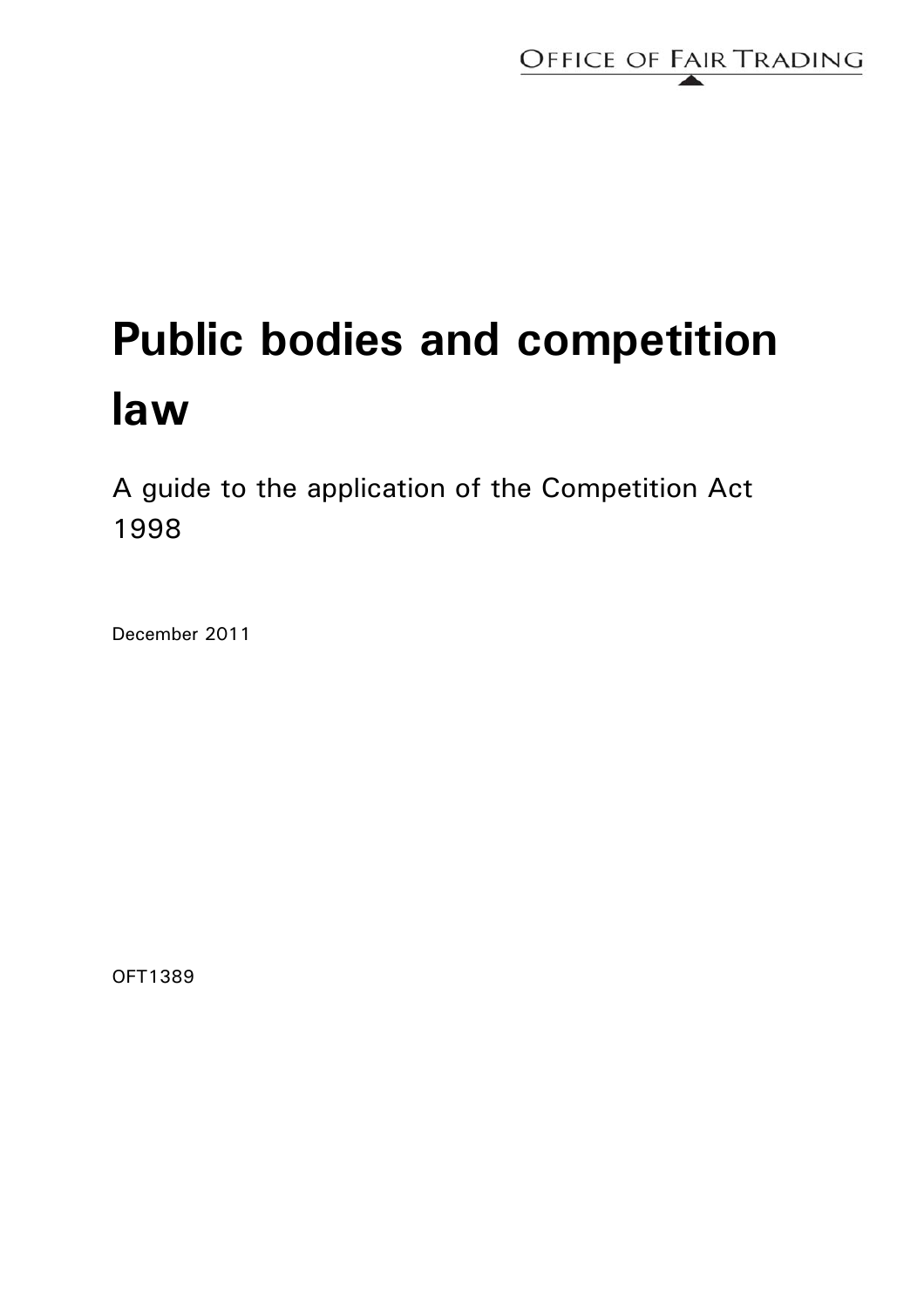# **© Crown copyright 2011**

You may reuse this information (not including logos) free of charge in any format or medium, under the terms of the Open Government Licence. To view this licence, visit [www.nationalarchives.gov.uk/doc/open-government-licence](http://www.nationalarchives.gov.uk/doc/open-government-licence) or write to the Information Policy Team, The National Archives, Kew, London TW9 4DU, or email: [psi@nationalarchives.gsi.gov.uk](mailto:psi@nationalarchives.gsi.gov.uk).

Any enquiries regarding this publication should be sent to us at: Marketing, Office of Fair Trading, Fleetbank House, 2-6 Salisbury Square, London EC4Y 8JX, or email: [marketing@oft.gsi.gov.uk.](mailto:marketing@oft.gsi.gov.uk)

This publication is also available from our website at: [www.oft.gov.uk.](http://www.oft.gov.uk/)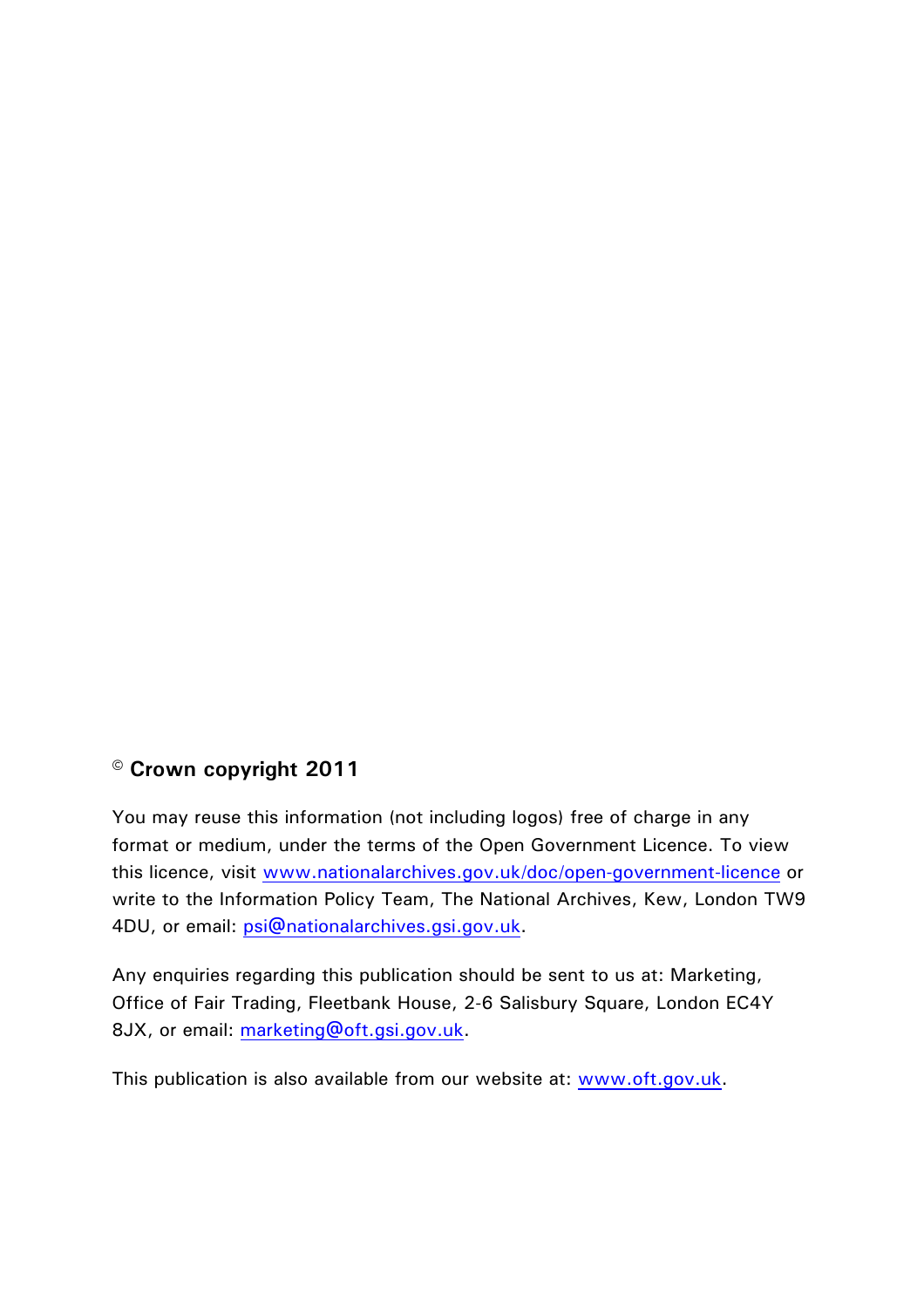# **CONTENTS**

| Chapter/Annexe |                                                       | Page |
|----------------|-------------------------------------------------------|------|
| $\mathbf{1}$   | Introduction                                          | 4    |
|                | 2 The application of competition law to public bodies |      |
| 3              | Specific exclusions from competition law              | 19   |
| 4              | The consequences for public bodies of engaging in     |      |
|                | economic activity                                     | 22   |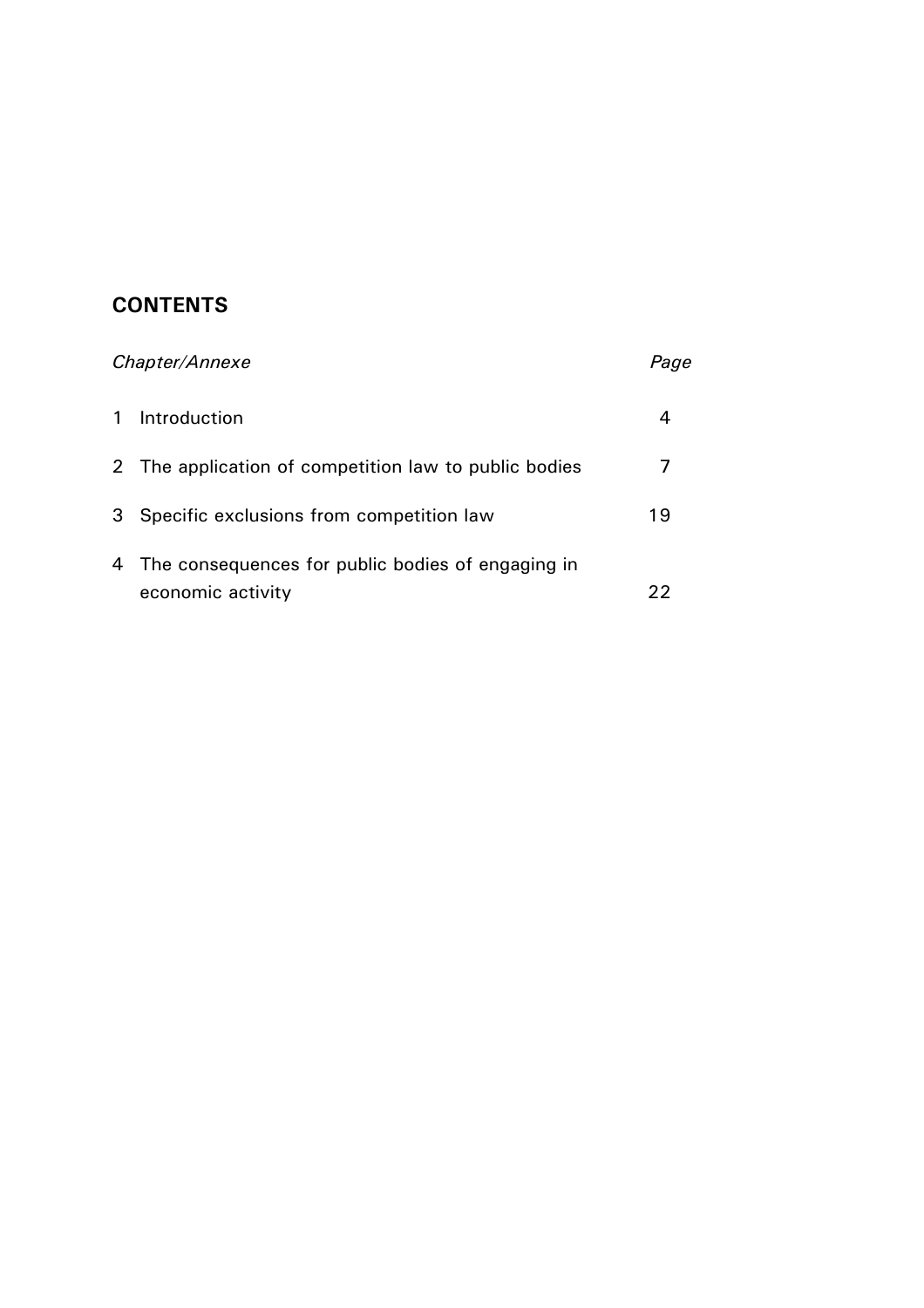# <span id="page-3-0"></span>**1 INTRODUCTION**

- 1.1 Markets for public services continue to be opened up to the private and voluntary sectors. Effective competition in those markets can benefit the wider economy by encouraging greater productivity and innovation and preserving long term growth, while continuing to provide greater value for money for users and taxpayers*.* Public bodies are also increasingly seeking to generate revenues by utilising assets or spare capacity in markets beyond their core public functions. Such developments reinforce the need for public bodies to be aware of their existing and ongoing obligations under UK and EU competition law when carrying out their functions.
- [1](#page-3-1).2 To that end, this guide<sup>1</sup> seeks to assist public bodies by providing a high level outline of the circumstances in which their activities will be subject to the UK and EU competition law prohibitions on:
	- anti-competitive agreements, including price-fixing, market-sharing or bid-rigging arrangements and potentially, depending on their effect, agreements involving exclusivity, restrictions of long duration or certain collaborative arrangements with competitors such as joint selling or purchasing, and
	- abuses of a dominant position, such as the setting of unfair prices or trading conditions or the refusal to supply an existing customer without objective justification.<sup>[2](#page-3-2)</sup>

<span id="page-3-1"></span><sup>1</sup> This guide replaces the Office of Fair Trading's (OFT) policy note OFT443 *The Competition Act and public bodies* (August 2004).

<span id="page-3-2"></span> $2$  Public bodies should be aware that their conduct may also (or alternatively) be subject to other laws within the field of competition law, including public procurement, merger control and/or State aid laws. Those laws are outside the scope of this guide. OFT guidance on the UK merger control rules is available on its website [www.oft.gov.uk/OFTwork/mergers/publications](http://www.oft.gov.uk/OFTwork/mergers/publications)  Guidance on the application of the EU State aid laws in the UK can be found on the BIS website [www.bis.gov.uk/policies/europe/state-aid](http://www.bis.gov.uk/policies/europe/state-aid)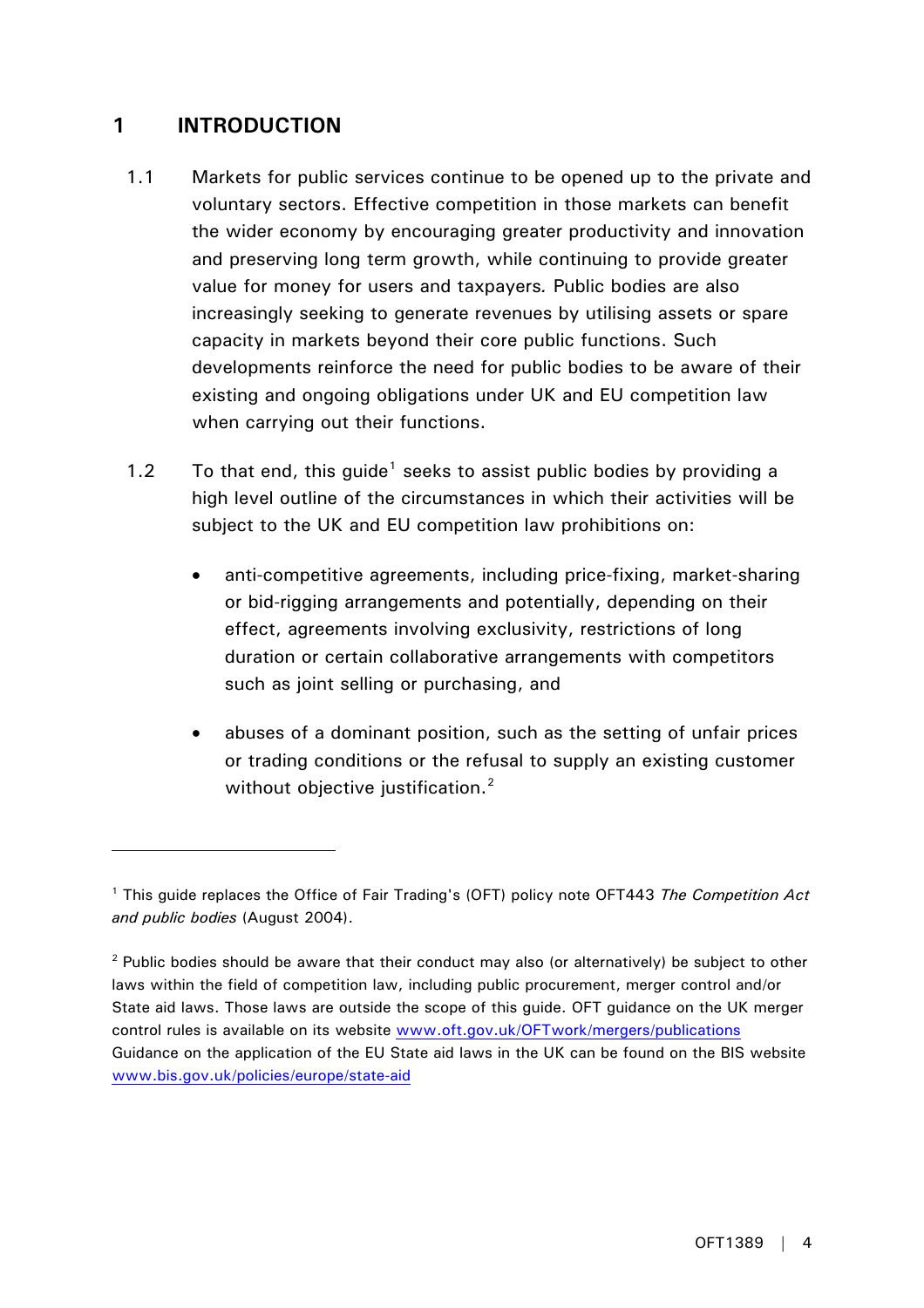- 1.[3](#page-4-0) Those prohibitions, set out in the Competition Act 1998 (CA98)<sup>3</sup> and the Treaty on the Functioning of the European Union (TFEU)<sup>[4](#page-4-1)</sup> apply to the conduct of all '**undertakings**'.
- 1.4 Public bodies will fall within the definition of an undertaking when they carry out an '**economic activity'**. It is for public bodies themselves to assess on a case-by-case basis whether, in carrying out any of their functions, they are acting as undertakings.
- 1.5 In making this assessment, it is the **nature of the particular activity being conducted** that is key, not the legal form, or public or private sector status, of the body that carries it out. Thus, a body – including a public body – may be an undertaking (and therefore subject to competition law) in respect of some of its activities, but not others. **Section 2** below discusses further the concept of 'economic activity'.
- 1.6 Where UK or EU competition law does apply to the activity of a public body, it is not necessarily the case that that body's existing conduct infringes such competition law or that it will have to amend its conduct. Indeed, compliance with competition law should not materially impede public bodies' efficient exercise of their functions.
- 1.7 However, non-compliance with competition law can have serious consequences. These include the unenforceability of the relevant agreement or decision and an adverse reputational impact, as well as the possibility of financial penalties and/or claims for damages. Breaches of competition law may also have consequences for the

<span id="page-4-0"></span> $3$  Anti-competitive agreements between undertakings are prohibited under Chapter I of the CA98 (the Chapter I prohibition). Chapter II of the CA98 prohibits undertakings with a dominant position in a market from abusing that dominant position (the Chapter II prohibition).

<span id="page-4-1"></span><sup>&</sup>lt;sup>4</sup> The Chapter I and Chapter II prohibitions are the UK law equivalents of, respectively, Articles 101 and 102 TFEU, which apply where the anti-competitive agreement or conduct may affect trade between EU Member States. European case law on these provisions of the TFEU is directly relevant to the interpretation of the equivalent CA98 provisions due to section 60 CA98.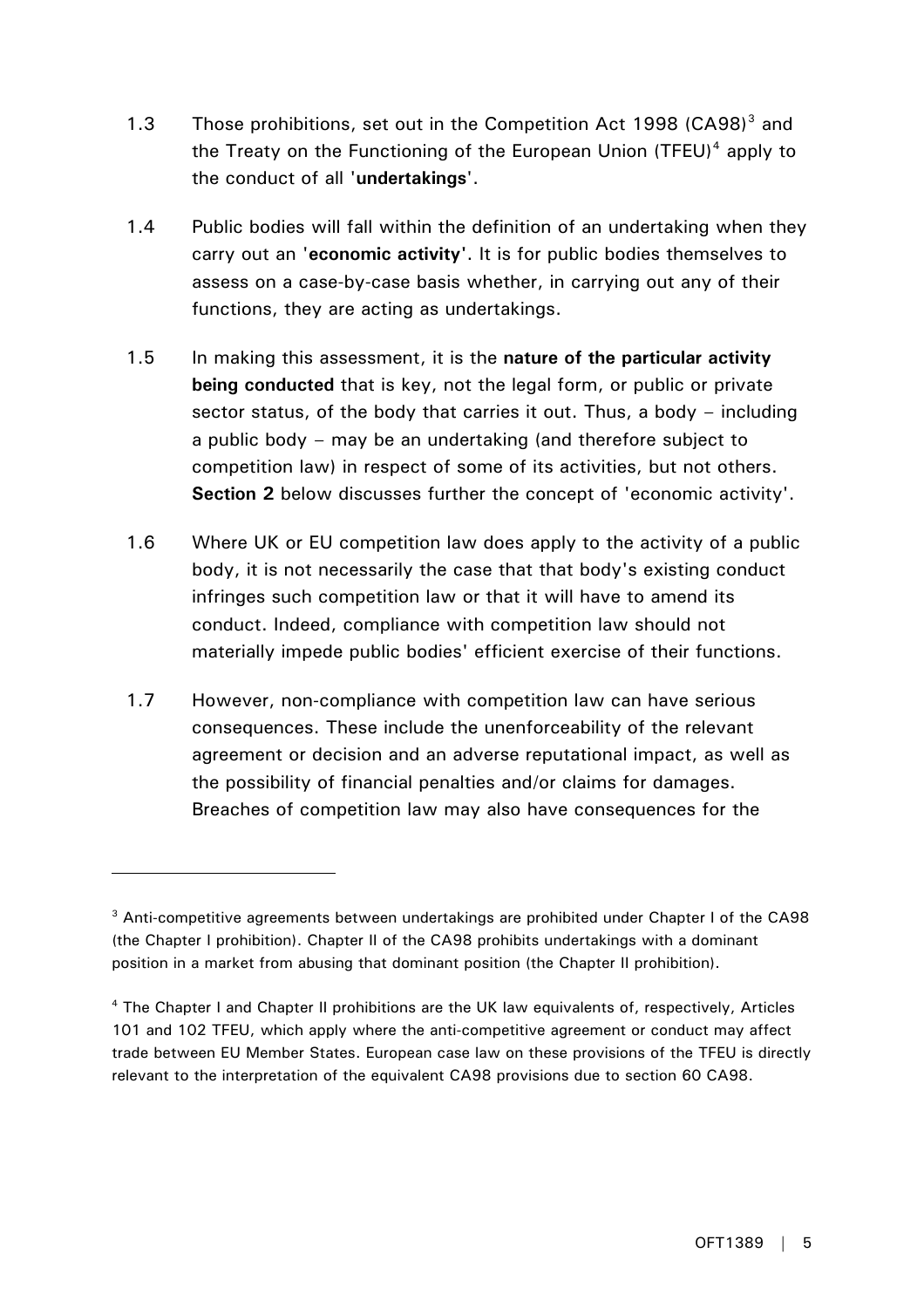individuals involved in some cases. **Section 4** below discusses further the consequences of non-compliance with UK and EU competition law.

- 1.8 This guide sets out factors to which public bodies should have regard in determining whether they act as undertakings in any of their activities. It is not intended to be a comprehensive guide to the legal and economic frameworks for applying competition law to agreements and conduct.<sup>[5](#page-5-0)</sup> Public bodies seeking a more definitive indication as to whether any of their specific activities are subject to UK or EU competition law should seek legal advice in the first instance.
- 1.9 In cases involving genuine uncertainty, the OFT should be approached, as it may – in appropriate circumstances – provide a public body with a non-binding 'Short-form Opinion' on the application of the CA98 to a specific collaborative activity. $6$  To enquire as to the possibility of a Short-form Opinion, or for other queries about this guide that cannot be addressed through legal advice, please contact the OFT's Enquiries and Reporting Centre on 0845 7 22 44 99, who will be able to direct you to an appropriate person.

<span id="page-5-0"></span><sup>&</sup>lt;sup>5</sup> The OFT has previously published guidelines on the general application of competition law. These are available from the OFT website [\(www.oft.gov.uk](http://www.oft.gov.uk/)) See, in particular, OFT401 *Agreements and concerted practices* (December 2004); OFT402 *Abuse of a dominant position* (December 2004); and OFT1341 *How your business can achieve compliance with competition law* (June 2011).

<span id="page-5-1"></span><sup>&</sup>lt;sup>6</sup> See Section 4, paragraphs 4.12 and 4.13 below.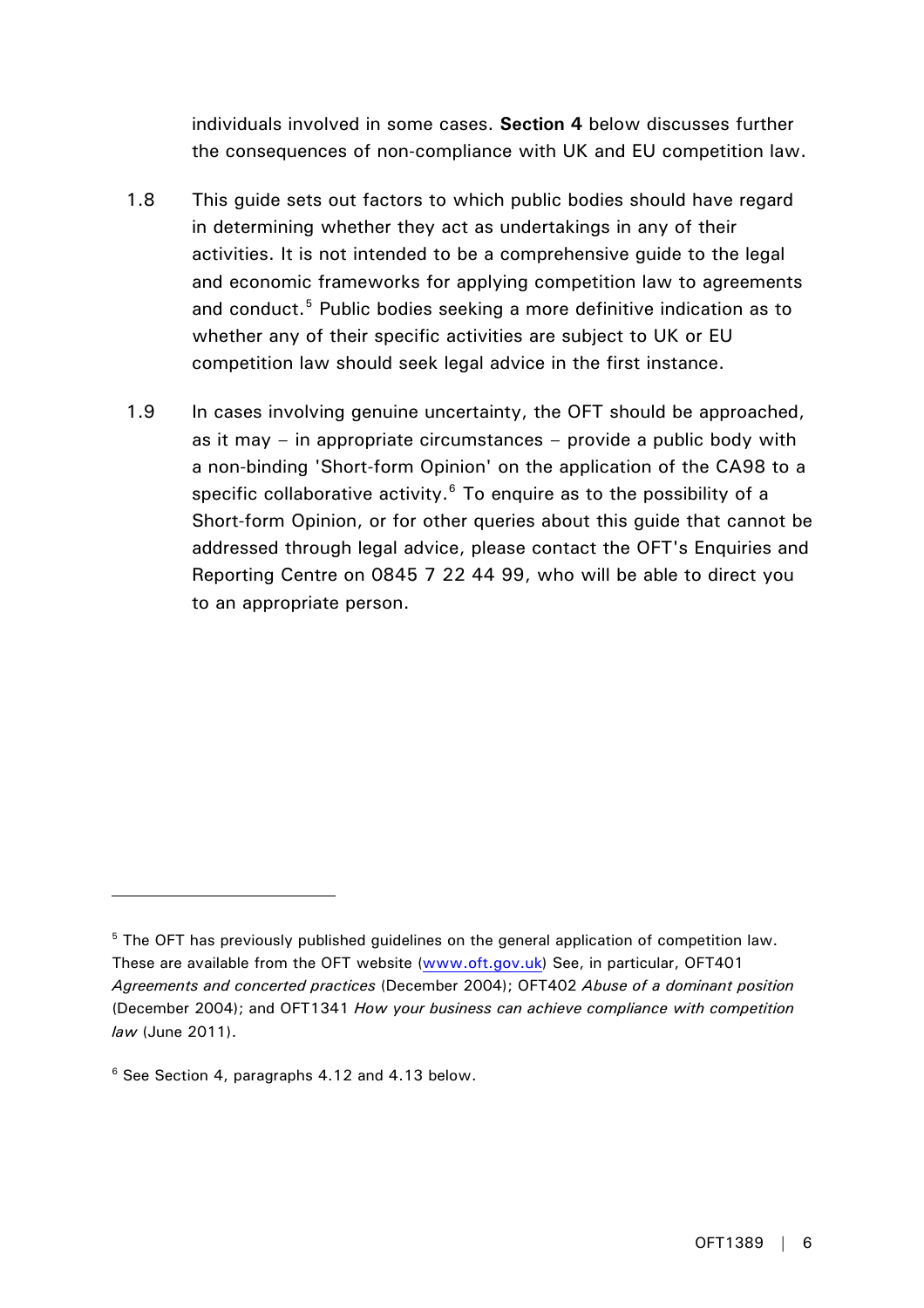# <span id="page-6-0"></span>**2 THE APPLICATION OF COMPETITION LAW TO PUBLIC BODIES**

2.1 Below is a high-level overview of the key principles to which a public body should have regard when assessing whether its activities will be subject to UK or EU competition law.<sup>[7](#page-6-1)</sup>



<span id="page-6-1"></span> $\sigma$  This overview is intended as a framework and to facilitate ease of reference to the remainder of this section. It is not a substitute for the more detailed paragraphs that follow, which explain how the various terms have been used and interpreted by the UK and EU courts in past cases.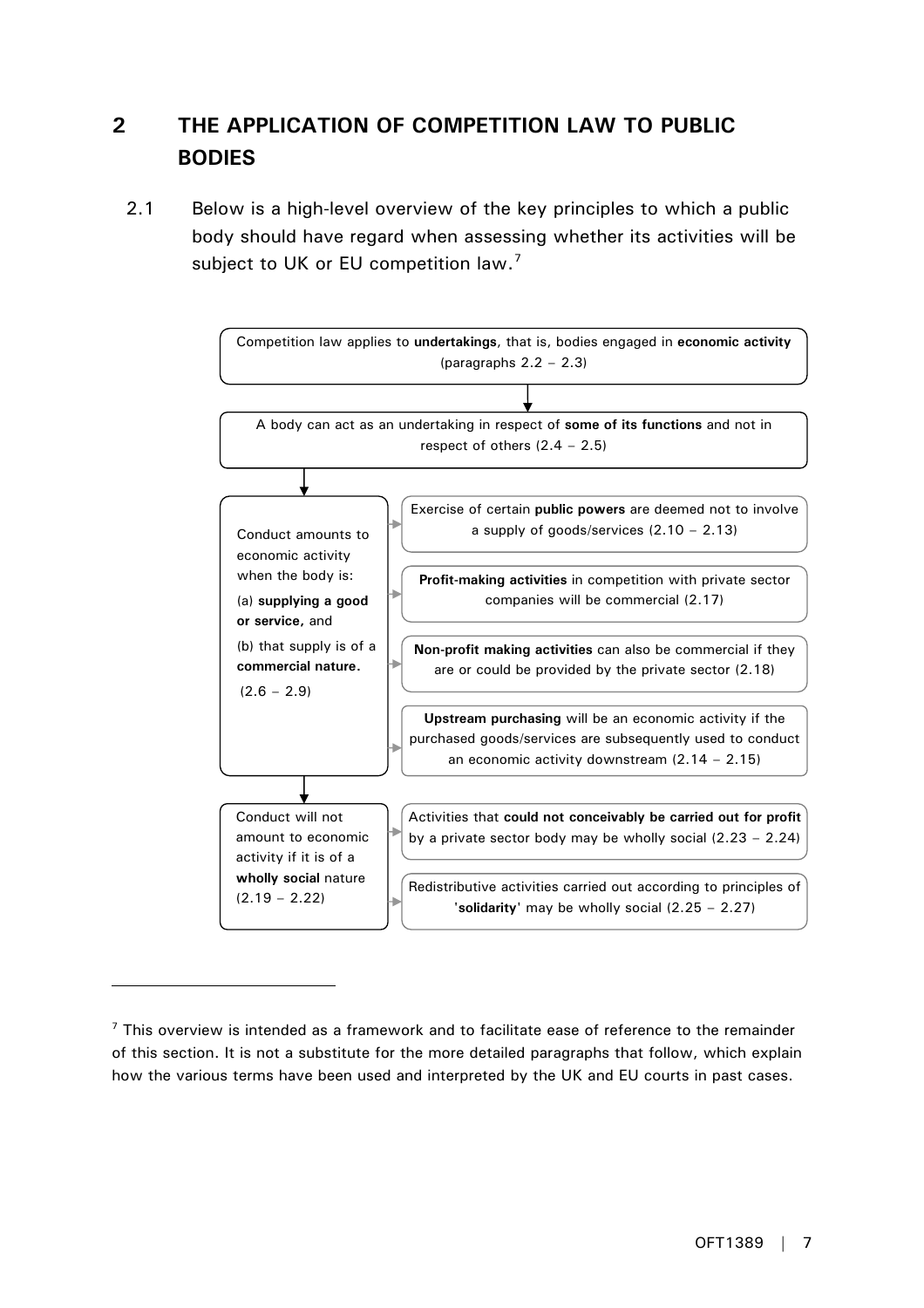## **Public bodies as 'undertakings'**

- 2.2 A public body will be subject to the UK and EU competition law prohibitions discussed in this guide if and when it acts as an 'undertaking'. The term 'undertaking' is not defined in the CA98 or the TFEU, but its meaning has been considered in UK and EU case law.
- 2.3 That case law has defined 'undertaking' as covering any natural or legal person engaged in 'economic activity', regardless of its legal form or the way in which it is financed. $8$  The focus of the assessment of whether a body is an undertaking is therefore on the nature of the **particular activity** undertaken, not the nature of the body that undertakes it. As such:
	- The term 'undertaking' can apply equally to public sector bodies and not-for-profit bodies, as well as to private sector bodies. Public authorities, State-controlled enterprises, charities,<sup>[9](#page-7-1)</sup> etc. all fall within the definition of an undertaking, if they are carrying on an economic activity.
	- The legal form of the body in question is also irrelevant to the question of whether it acts as an undertaking. A body need not, for example, be an incorporated company in order to be an undertaking.
	- The fact that a body is intended to be non-profit making will not, of itself, be sufficient to deprive it of its status as an undertaking.<sup>[10](#page-7-2)</sup>

<span id="page-7-0"></span><sup>8</sup> Case C-41/90 *Höfner & Elser v Macrotron* [1991] ECR I-1979 ('*Höfner & Elser'*), paragraph 21.

<span id="page-7-1"></span><sup>9</sup> See, for example, OFT decision of 20 November 2006, *Exchange of information on future fees by certain independent fee–paying schools* (Case CA98/05/2006).

<span id="page-7-2"></span><sup>10</sup> Case C-67/96, *Albany International BV v Stichting Bedrijfspensioenfonds Textielindustrie* [1999] ECR I-5751 ('*Albany*'), paragraph 79.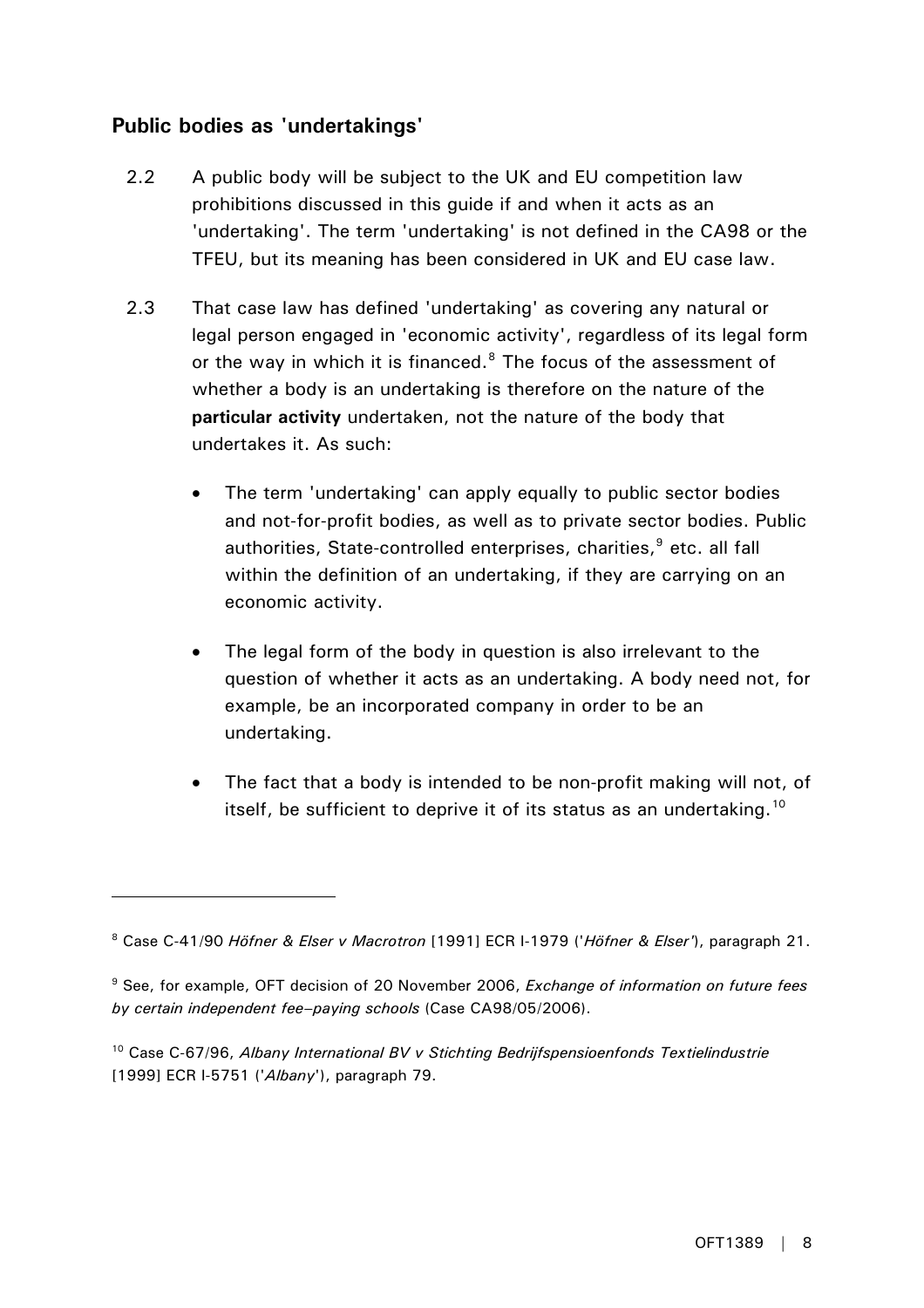- 2.4 It is also important to note that this 'functional' approach means that a public body may act as an undertaking – and therefore be subject to competition law – in respect of some of its activities, but not in respect of others.
	- For example, a body vested with public powers to grant applications to organise motorcycling events was found not to be acting as an undertaking when making such authorisation decisions, but was considered to act as an undertaking when carrying out economic advertising and sponsorship activities relating to such events. $11$
- 2.5 As a result, each activity carried out by a public body must be considered separately to assess whether or not it is 'economic'.<sup>[12](#page-8-1)</sup>

## **Identifying 'economic activity'**

- 2.6 Whether a particular activity carried on by a public body is treated as an economic activity necessarily depends on the specific facts at hand. For this reason, past cases may provide only limited wider guidance to public bodies seeking to apply legal precedent to their own specific circumstances. Nevertheless, the case law has set out certain broad principles that public bodies should take into account when assessing whether their own conduct amounts to economic activity.
- 2.7 In broad terms, a public body should ask itself the following questions for each of its activities separately:
	- Am I offering or supplying a good or service, as opposed to, for example, exercising a public power?

<span id="page-8-0"></span><sup>11</sup> Case C-49/07, *MOTOE v Elliniko Dimosio* [2008] ECR I-4863 ('*MOTOE*'), paragraph 25 onwards.

<span id="page-8-1"></span><sup>12</sup> Joined cases C-264/01, C306/01, C-354/01, C-355/01 *AOK Bundesverband* [2004] ECR I-2493, paragraph 58.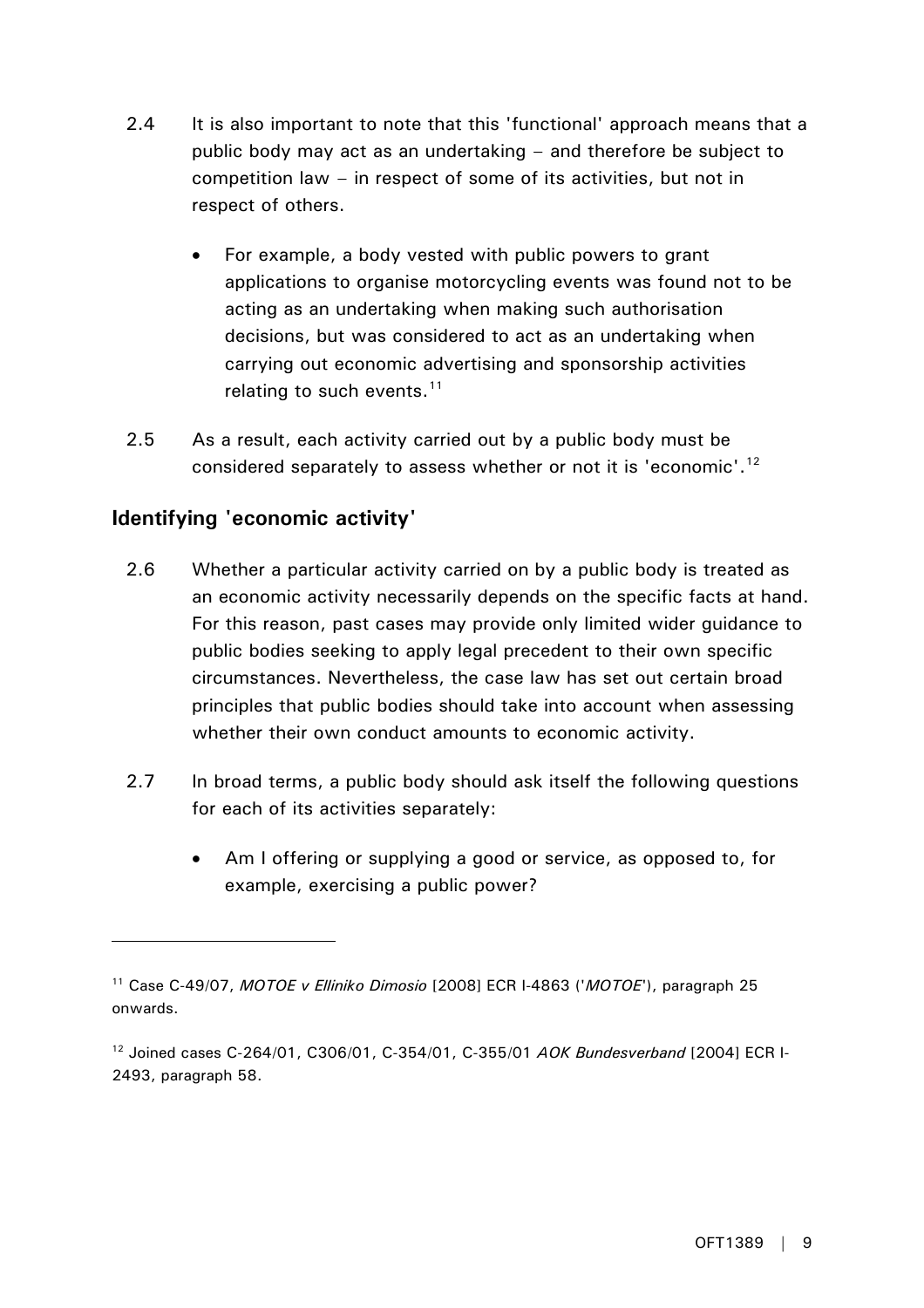- If so, is that offer or supply of a 'commercial' rather than an exclusively 'social' – nature?
- 2.8 If the answer to both these questions is yes, then **for the purposes of that activity (and any related upstream purchasing)** – the public body is likely to be regarded as an undertaking subject to UK and EU competition law. Further detail on each of these elements of the assessment is set out below.

## **Does the public body offer or supply goods or services?**

2.9 It is the activity of **offering or supplying** goods or services on a given market<sup>[13](#page-9-0)</sup> that is the characteristic feature of an economic activity.<sup>[14](#page-9-1)</sup> Where – by contrast – an activity does not itself involve such offer or supply and is not related to a subsequent downstream offer or supply of goods and services by the body in question, that activity will generally not be considered economic activity.

#### **Exercise of 'public powers'**

- 2.10 The exercise by a body of powers which are 'typically those of a public authority' (that is, where it carries out State prerogatives or essential functions of the State) are deemed not to involve the offer or supply of goods or services on a market.<sup>[15](#page-9-2)</sup>
- 2.11 Certain 'core' State activities, such as the provision of a national military or the administration of justice would typically be considered to

<span id="page-9-0"></span><sup>&</sup>lt;sup>13</sup> The question of whether a good or service is offered or supplied 'on a market' is considered further below.

<span id="page-9-1"></span><sup>14</sup> Case C-205/03 P *Federación Española de Empresas de Tecnología Sanitaria (FENIN) v Commission* [2006] ECR I-6295 ('*FENIN*'), paragraphs 25 to 26.

<span id="page-9-2"></span><sup>15</sup> Case C-343/95 *Diego Cali & Figli SrL v Servizi Ecologici Porto di Genova Spa* [1997] ECR I-1547 ('*Diego Cali*'), paragraphs 22 to 23.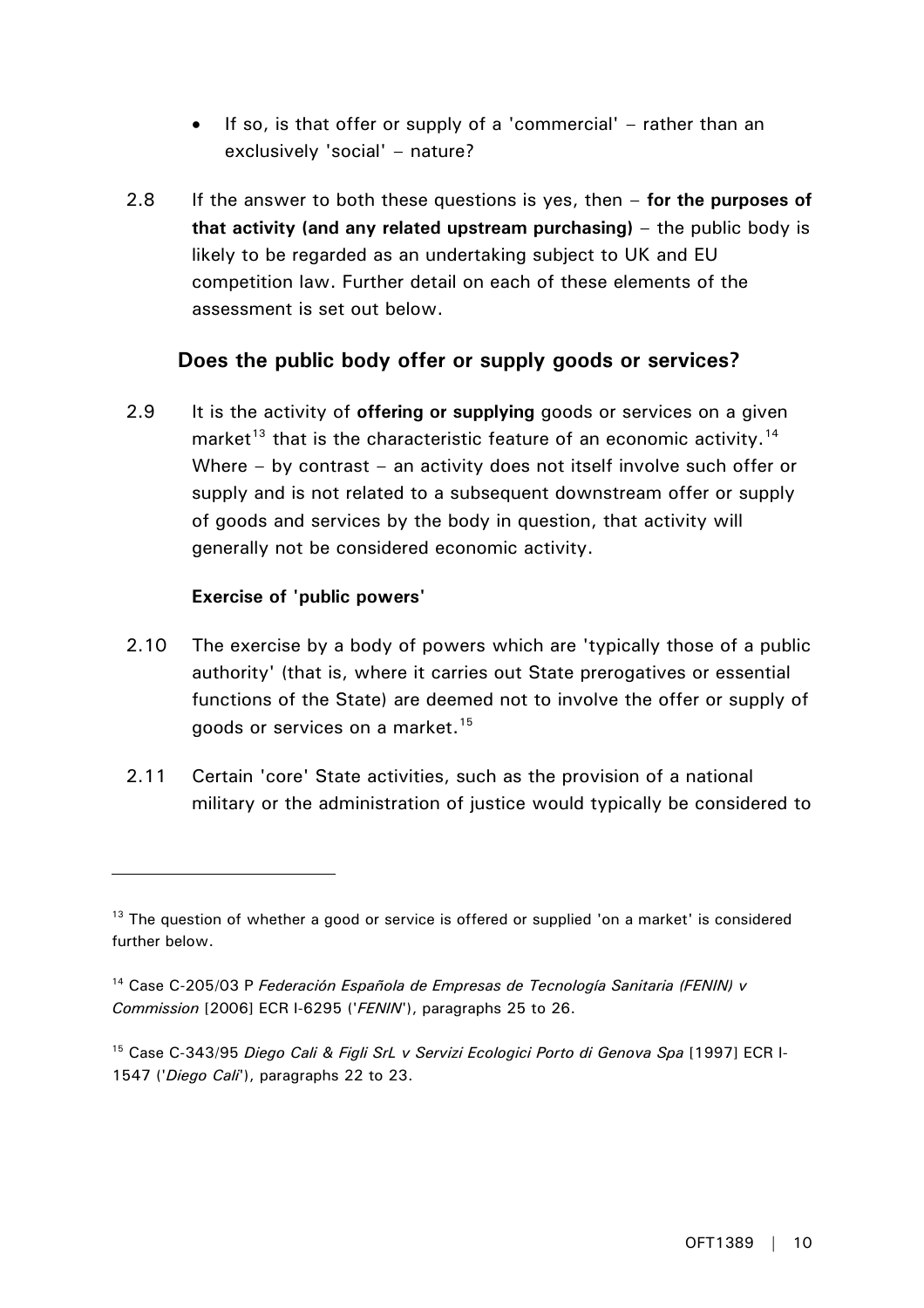involve the exercise of essential functions of the State, and thus not to involve the offer or supply of goods or services.

- 2.12 In past cases, certain functions relating to air traffic control,  $16$ environmental protection<sup>[17](#page-10-1)</sup> and tax collection on behalf of the State<sup>[18](#page-10-2)</sup> have, similarly, each been deemed to involve such an exercise of 'public powers'.
- 2.13 Ultimately, the distinction between such public functions and economic activities involving the provision of a good or service on a market will depend on the facts of each case. As noted above, the exercise by a body of certain 'public powers' would not prevent other 'non-core' activities carried out by the same body being subject to competition law.
	- For example, where a body acts in a purely administrative capacity and merely regulates the provision of goods and services on a market, it has been considered not to be offering or supplying such goods or services.<sup>[19](#page-10-3)</sup> That such administrative activity is undertaken in exchange for a fee will not necessarily render the activity 'economic'.<sup>[20](#page-10-4)</sup> However, to the extent that the body also participates in the market, such participation may constitute an economic activity.[21](#page-10-5)

 $\overline{a}$ 

<span id="page-10-3"></span>19 See, for example, case C-30/87, *Corinne Bodson v SA Pompes funebres des regions liberes*, [1988] ECR 2479 ('*Bodson*'), in which the grant by a public body of a concession to provide funeral services in a particular locality was found not to be an economic activity.

<span id="page-10-0"></span><sup>16</sup> Case C-113/07 P, *SELEX Sistemi Integrati SpA v Commission* [2009] ECR I-2207 ('*SELEX*').

<span id="page-10-1"></span><sup>17</sup> See *Diego Cali*.

<span id="page-10-2"></span><sup>18</sup> Case C-207/01, *Altair Chimica SpA v ENEL Distribuzione* SpA [2003] ECR I-8875.

<span id="page-10-4"></span><sup>20</sup> See, for example, *Bodson*, paragraph 18.

<span id="page-10-5"></span><sup>21</sup> See *MOTOE*, paragraphs 24 – 26*.*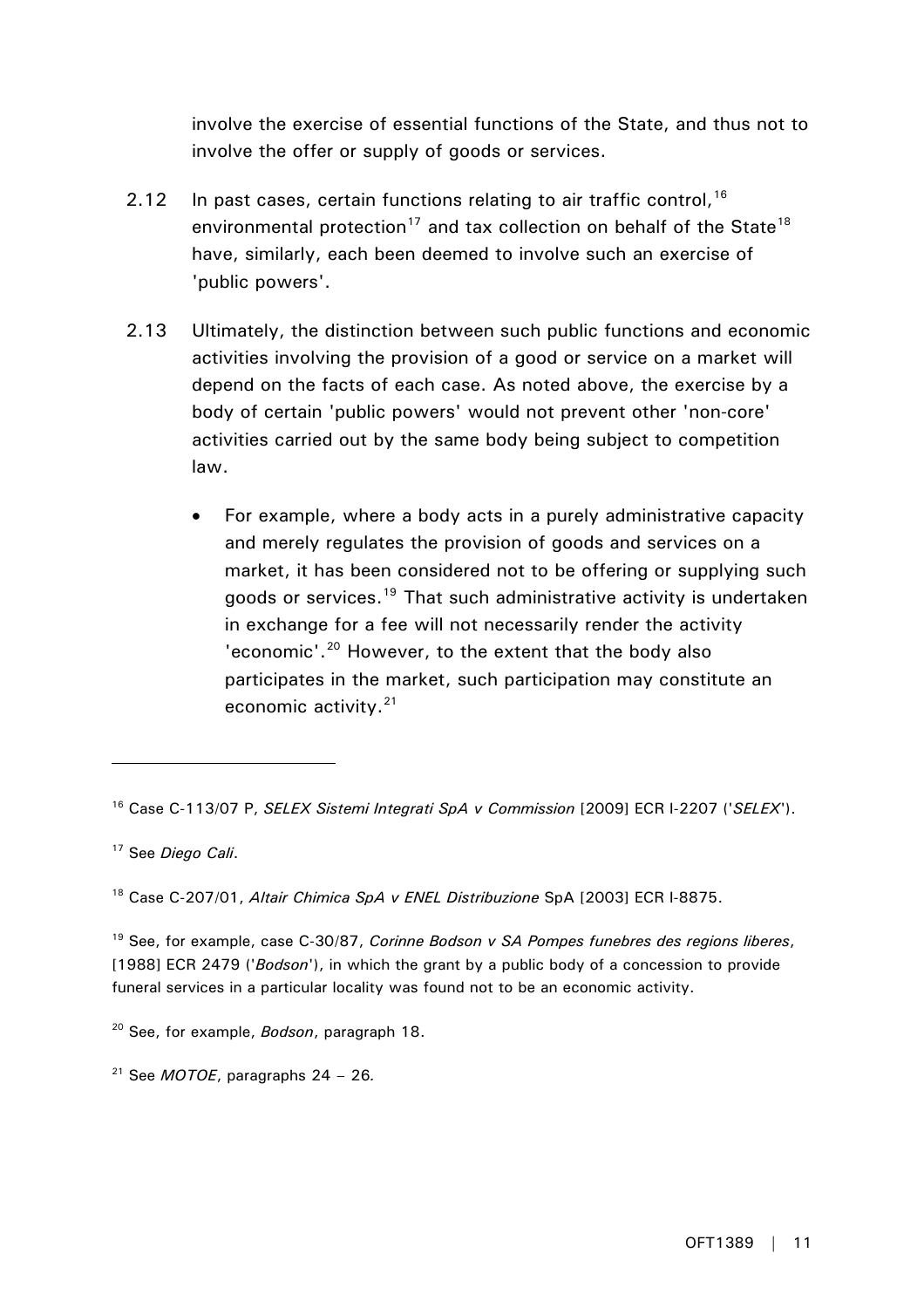#### **Purchase of goods or services**

- 2.14 Competition law may apply to agreements and conduct relating to a public body's **purchasing** activities (whether individually or jointly with others). However, in determining whether a public body is acting as an undertaking in relation to such purchase of goods or services in a market, the economic or non-economic nature of that purchasing activity depends on **the end use to which the public body puts the goods or services bought**: [22](#page-11-0)
	- If the purchased goods are related to a subsequent offer or supply of goods or services on a market by the public body in question (for example, the purchased goods form an input to such supply of goods or services), then, if the downstream supply is considered to be an economic activity, the purchasing activity is also likely to be deemed to be 'economic'.
	- By contrast, where a public body purchases goods or services in a given market, but does **not** directly offer or supply any goods or services in that (or a related) market, $23$  that body will not typically

<span id="page-11-0"></span><sup>&</sup>lt;sup>22</sup> FENIN, paragraph 26. The Court of Justice (CJ), in examining whether organisations in charge of the Spanish health system were engaging in economic activity, confirmed that a public body's purchasing activity should not be dissociated from the downstream use (in that case, the management of the health system) to which those purchases are put. See also *SELEX*, paragraph 102 (cf. the approach taken in *BetterCare Group Limited v Director General of Fair Trading* [2002] CAT 7 ('*BetterCare II*'), referred to at n.34 below).

<span id="page-11-1"></span> $23$  For example, where the good or service is purchased entirely for the public body's own use (that is, as an end consumer). See, by contrast, joined cases C-180/98 - C184/98 *Pavel Pavlov and Others v Stichting Pensioenfonds Medische Specialisten* [2000] ECR I-6451, paragraphs 78-82, in which payments made by self-employed doctors into a single occupational pension fund were found not to have been made as end customers, but rather were held to relate to the doctors' downstream activity of providing private medical services to patients. As that downstream supply of medical services was an economic activity, the making of pension contributions (in effect, the activity of 'purchasing' pensions) was itself also an economic activity.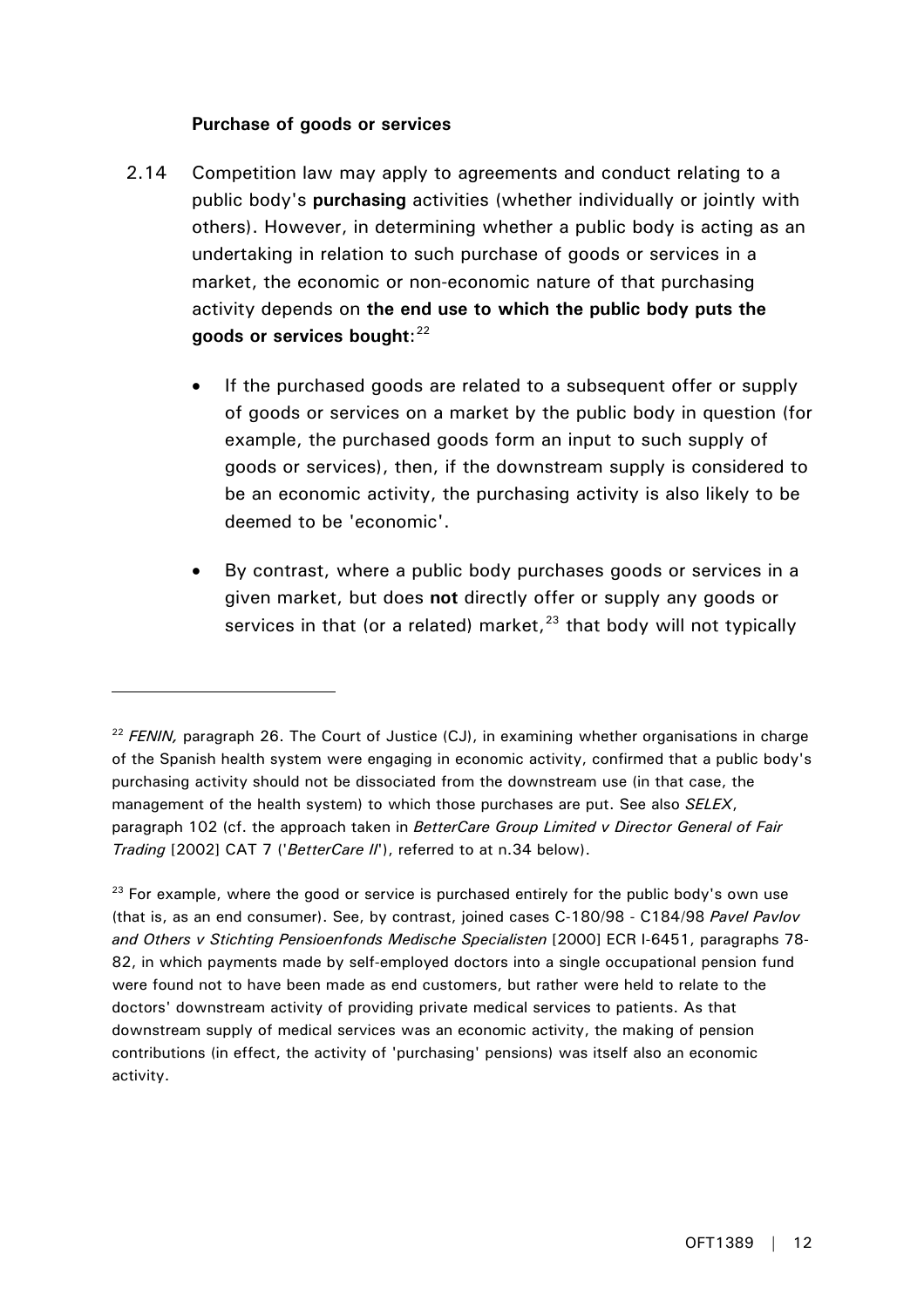be acting as an undertaking for the purposes of UK or EU competition law when it makes such purchases.

2.15 Public bodies should note that, even where they are carrying out essential functions of the State, or merely purchasing goods, their conduct may — even if not subject to the UK and EU competition law prohibitions discussed in this guide —still be subject to other legal controls. These may include public and administrative law or public procurement law.[24](#page-12-0) Discussion of such laws, including, for example, the extent to which public bodies are required to undertake an open competitive procurement when making purchases, is beyond the scope of this guide.

# **Where goods or services are offered or supplied by the public body, is that offer or supply of a 'commercial' nature, as opposed to an exclusively 'social' nature?**

2.16 Where public bodies do offer or supply goods or services, it is necessary to consider whether that downstream supply is of a commercial or, instead, an exclusively social nature.<sup>[25](#page-12-1)</sup>

#### **Commercial activity**

 $\overline{a}$ 

2.17 The provision of goods or services on a 'commercial' basis will constitute economic activity. The clearest example of this is an activity undertaken for profit in direct competition with private sector companies:

<span id="page-12-0"></span> $24$  Furthermore, the OFT has used its broader markets-focused powers to investigate the impact of procurement activities on competition in markets. See, for example, OFT1314 *Commissioning and competition in the public sector* (March 2011) and OFT1214 *Choice and competition in public service markets* (March 2010).

<span id="page-12-1"></span> $25$  As noted at paragraph 2.14, the commercial or social nature of the downstream supply is relevant not only to whether **that downstream supply** is an economic activity, but also to whether the public body's **upstream purchase** of goods or services required for such supply is itself also an economic activity.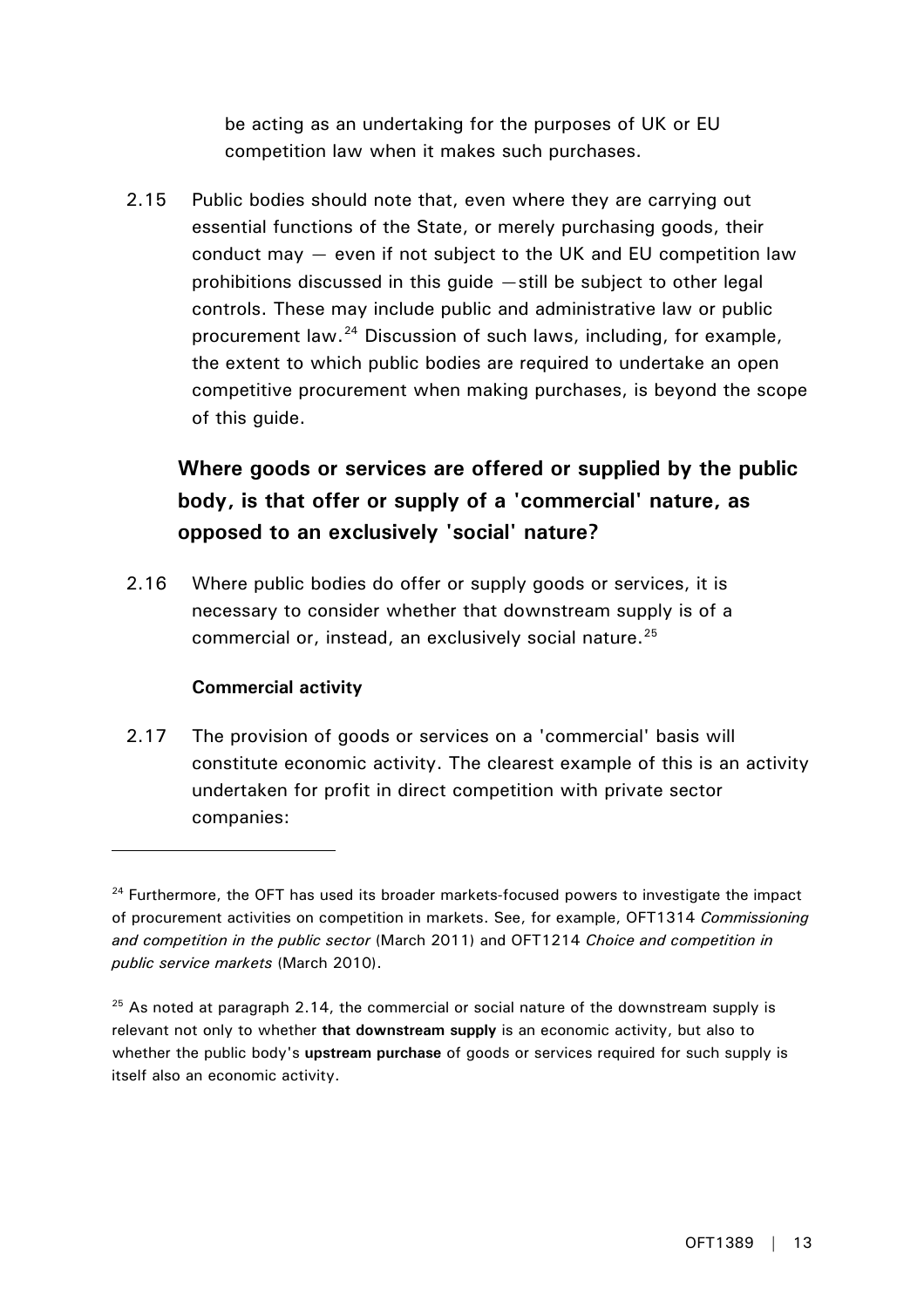- For example, Companies House has been found to act as an undertaking when competing with private sector information providers in the supply of online company data search tools.  $26$
- Similarly, a public body will also generally be regarded as engaging in economic activity when it carries out 'wider markets activities' (being 'non-core', discretionary activities using capacity not needed for the body's statutory duties, which are provided in a competitive market with a view to generating revenues).
- 2.18 However, the concept of 'commercial' activity should not be considered limited to such examples: importantly, an activity need not in fact generate a profit<sup>[27](#page-13-1)</sup> – or even have a profit-making motive<sup>[28](#page-13-2)</sup> – in order to be deemed to be commercial in nature (and thus to be an 'economic' activity). Thus, the fact that a public body provided employment recruitment services free of charge did not prevent the EU courts finding that those services were an economic activity, as they could be (and had previously been) provided by private sector companies.<sup>[29](#page-13-3)</sup>

#### **'Social' activity**

2.19 By contrast, where public bodies carry out an activity of an exclusively social nature, neither that activity, nor the bodies' purchase of goods or services for the purpose of that activity, will generally be treated as an economic activity.

<span id="page-13-0"></span><sup>26</sup> See the OFT decision of 25 October 2002, *Companies House, the Registrar of Companies for England and Wales* (Case CP/1139-01).

<span id="page-13-1"></span><sup>27</sup> Case C-244/94, *Fédération Française des Sociétés d'Assurance and Others v Ministère de l'Agriculture et de la Pêche* [1995] ECR I-4013 ('*FFSA*'), paragraph 21.

<span id="page-13-2"></span><sup>28</sup> *MOTOE*, paragraph 27.

<span id="page-13-3"></span><sup>29</sup> See *Höfner & Elser.*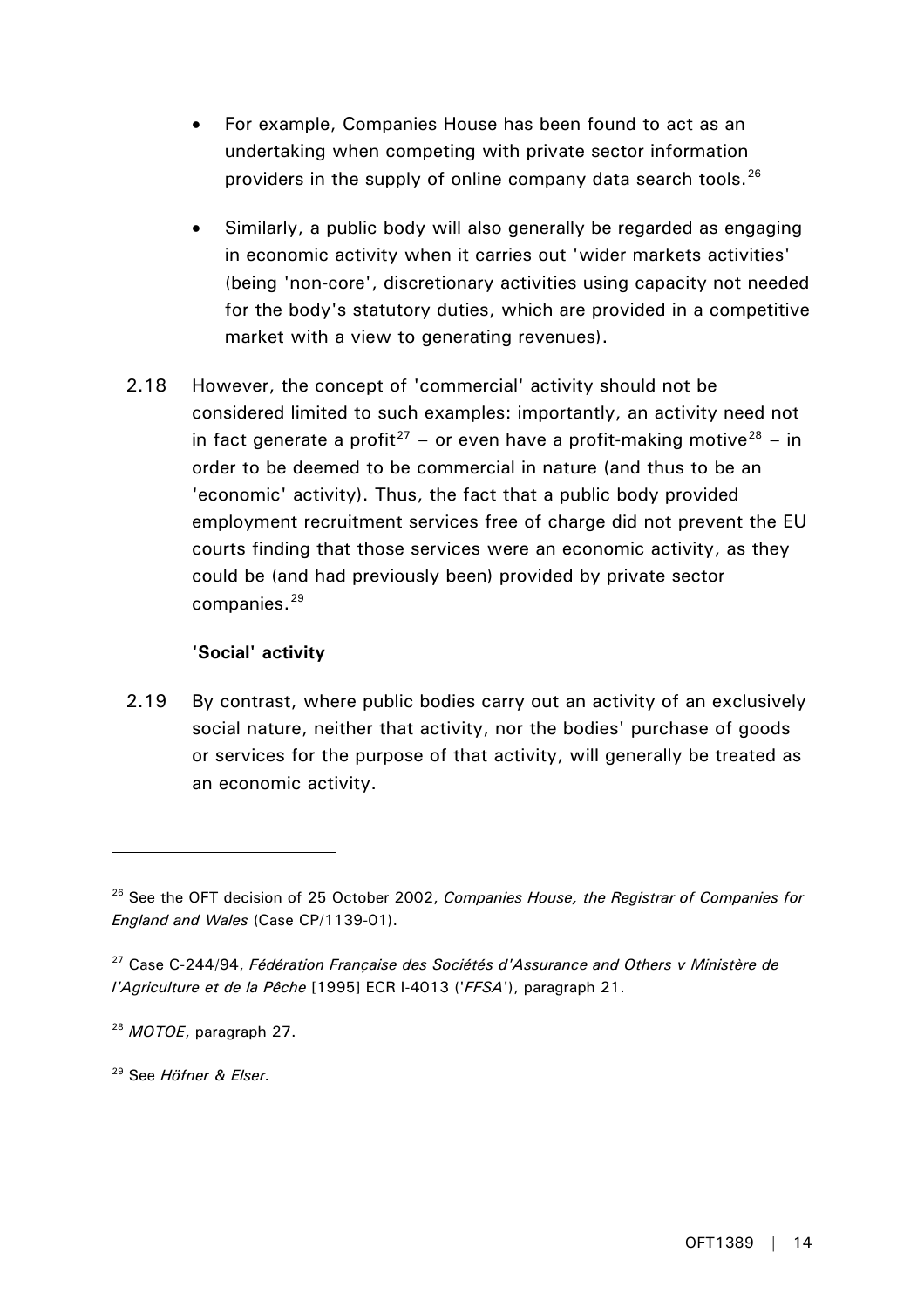- 2.20 Again, any assessment of whether an activity is of an exclusively social nature will necessarily be highly fact specific, and must take account of all aspects of the activity in question. While certain individual features of an activity – such as, for example, a lack of connection between the cost of providing a good or service and the price (if any) paid by end users<sup>[30](#page-14-0)</sup> – may suggest that an activity is inherently 'uncommercial', all aspects of the activity must be considered as a package, rather than feature by feature.
- 2.21 Past case law on this issue does not provide a clear definition of when an activity will be considered to be 'social'. Those cases do establish certain principles, however, that public bodies can seek to apply when determining in a given case whether they are undertaking a social activity:
	- The activity must be **exclusively** social an activity that is fundamentally 'commercial' but also pursues some public service objectives will still be an economic activity.
	- Activities which by their very nature could not  $-$  even in principle  $$ be carried out for profit without State support have previously been characterised as being 'exclusively social'.
	- In the context of social security and insurance schemes, the operation of a scheme according to certain wholly 'uncommercial', redistributive principles (known as '**solidarity**') has been considered to be an exclusively social activity.

Each of these is discussed further below.

#### **Exclusively social**

 $\overline{a}$ 

2.22 The activity must be of an **exclusively** social nature. An activity that would otherwise be deemed to be commercial in nature (and therefore

<span id="page-14-0"></span><sup>30</sup> See the opinion of Advocate General Maduro in *FENIN*, paragraph 31.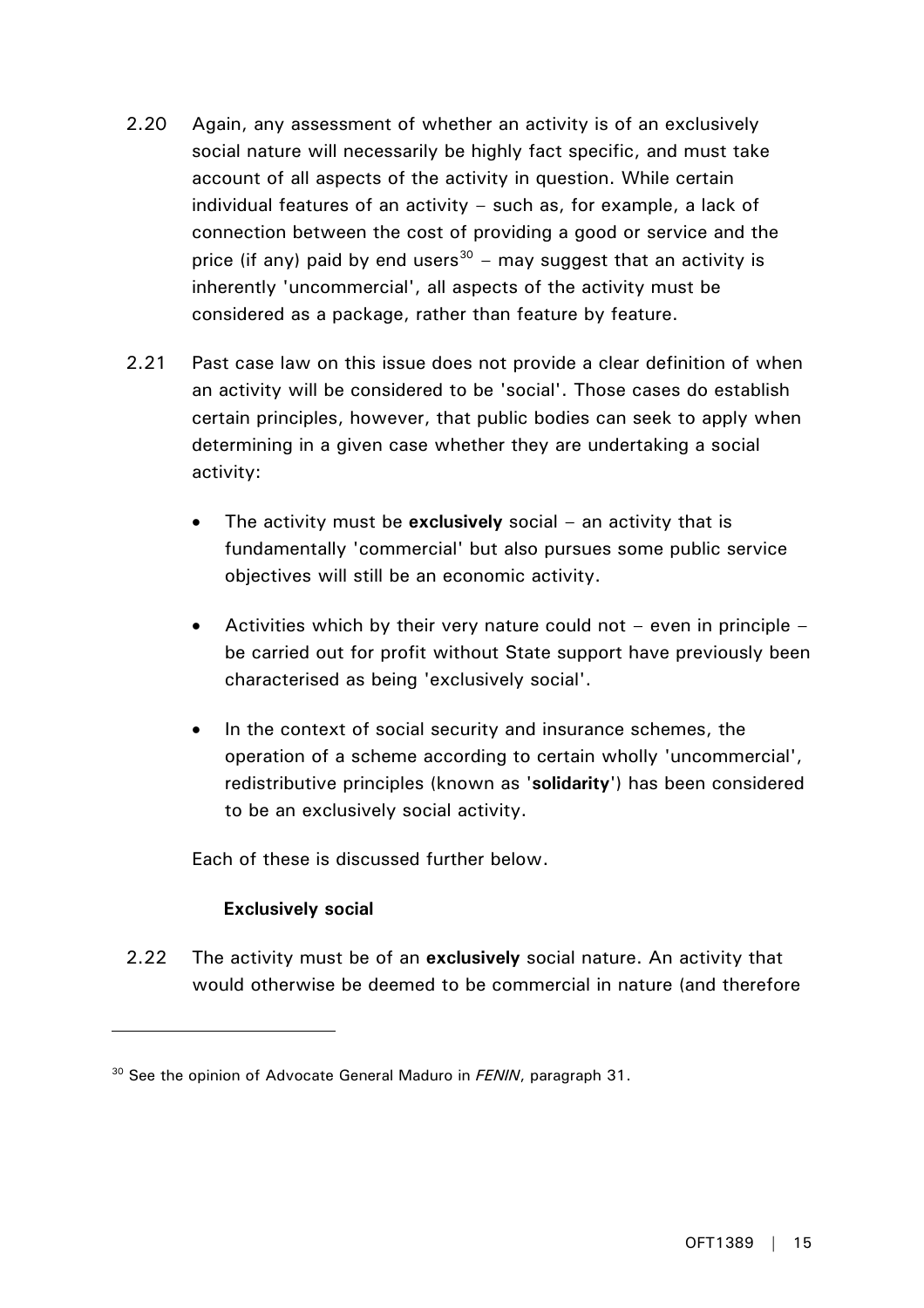'economic') will not necessarily be sheltered from competition law simply because it also pursues some additional public service objectives.

For example, a public body's operation of a pension fund was found by the EU court to be an economic activity as the fund operated on the principle of 'capitalisation' (the level of benefit it paid out was based on the financial results of its investment of contributions) and in competition with insurance companies.<sup>[31](#page-15-0)</sup> That the fund also pursued some social objectives,  $32$  was governed to an extent by certain principles of solidarity and was non-profit making, was not, in the court's view, sufficient to render such activity 'noneconomic'.

#### **Impossibility of profit**

2.23 Exclusively 'social' activities have previously been characterised as those which **by their very nature could not – even in principle – be carried out for profit without State support**. [33](#page-15-2) Where the nature of the activity is such that profitable private sector involvement is impossible, no 'market' for the activity exists. Market forces do not (and could not) therefore play any part in the activity and, as such, that activity would not be capable of having anti-competitive effects.<sup>[34](#page-15-3)</sup>

<span id="page-15-0"></span><sup>31</sup> *Albany*, paragraph 86. See also *FFSA*, paragraph 18.

<span id="page-15-1"></span> $32$  In that case, supplementing the low-level state pension for all workers within a particular sector.

<span id="page-15-2"></span><sup>33</sup> See the opinion of AG Jacobs in *AOK Bundesverband*, paragraph 27, citing *Albany* and *Höfner & Elser*.

<span id="page-15-3"></span><sup>34</sup> The fact that a public body's conduct **was** capable of having anti-competitive effects in the market has been taken by the UK Competition Appeal Tribunal as evidence that that conduct was economic (see *BetterCare II*). To the extent that that judgment focused on purchasing conduct, it must now be considered in the light of the principles subsequently endorsed by the CJ in *FENIN* and *SELEX* (n.22 above).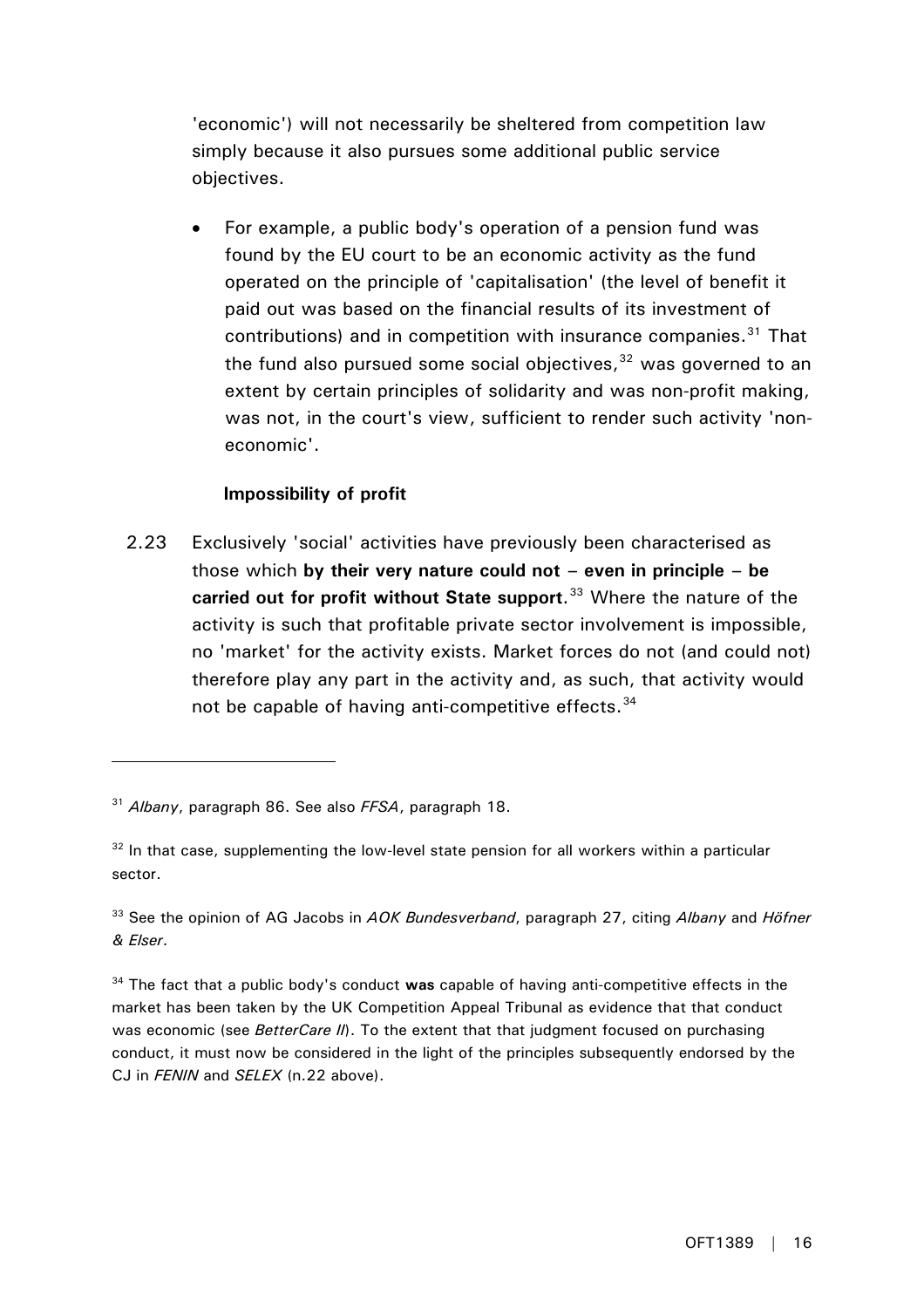- 2.24 Importantly, however, the fact that private sector companies **currently** do not carry out activities in the market does not preclude the possibility of the activity being found to be 'economic'.[35](#page-16-0)
	- For example, where private sector companies have in fact carried out the activity in question in the past, this may indicate that it is not an activity that must necessarily be carried out by a public authority, and therefore that the activity is 'economic'.<sup>[36](#page-16-1)</sup>
	- Similarly, the fact that a government or public body decides not to allow private sector companies to provide a certain good or service (and, for example, instead provides it wholly in-house) does not necessarily mean that that activity is not 'economic'.<sup>[37](#page-16-2)</sup>

#### **'Solidarity'**

- 2.25 Past cases in which public bodies' activities have been found to be 'exclusively social' have focused on the fields of compulsory social security and insurance. In that context, the EU courts have found the operation of certain compulsory healthcare and insurance schemes subject to State control to be 'exclusively social' where those schemes:
	- provided members with the relevant service (for example, insurance cover) regardless of their financial status and state of health

<span id="page-16-0"></span><sup>35</sup> See Case C-475/99 *Firma Ambulanz Glöckner v Landkreis Südwestpfa*l [2001] ECR I-8089 ('*Ambulanz Glöckner*'), paragraph 20 and *Höfner & Elser*, paragraph 22.

<span id="page-16-1"></span><sup>36</sup> See *Ambulanz Glöckner*, paragraph 20: the ambulance transport services that the bodies in question had the exclusive right to provide had previously been carried out by private sector companies. As such, they were found to constitute an economic activity.

<span id="page-16-2"></span><sup>37</sup> See *Höfner & Elser*, paragraph 22: German law prohibited any parties other than public bodies from providing the 'employment procurement' services under consideration. Such services were nonetheless held to be an economic activity, as they had not always been, and were not necessarily, carried out by public bodies.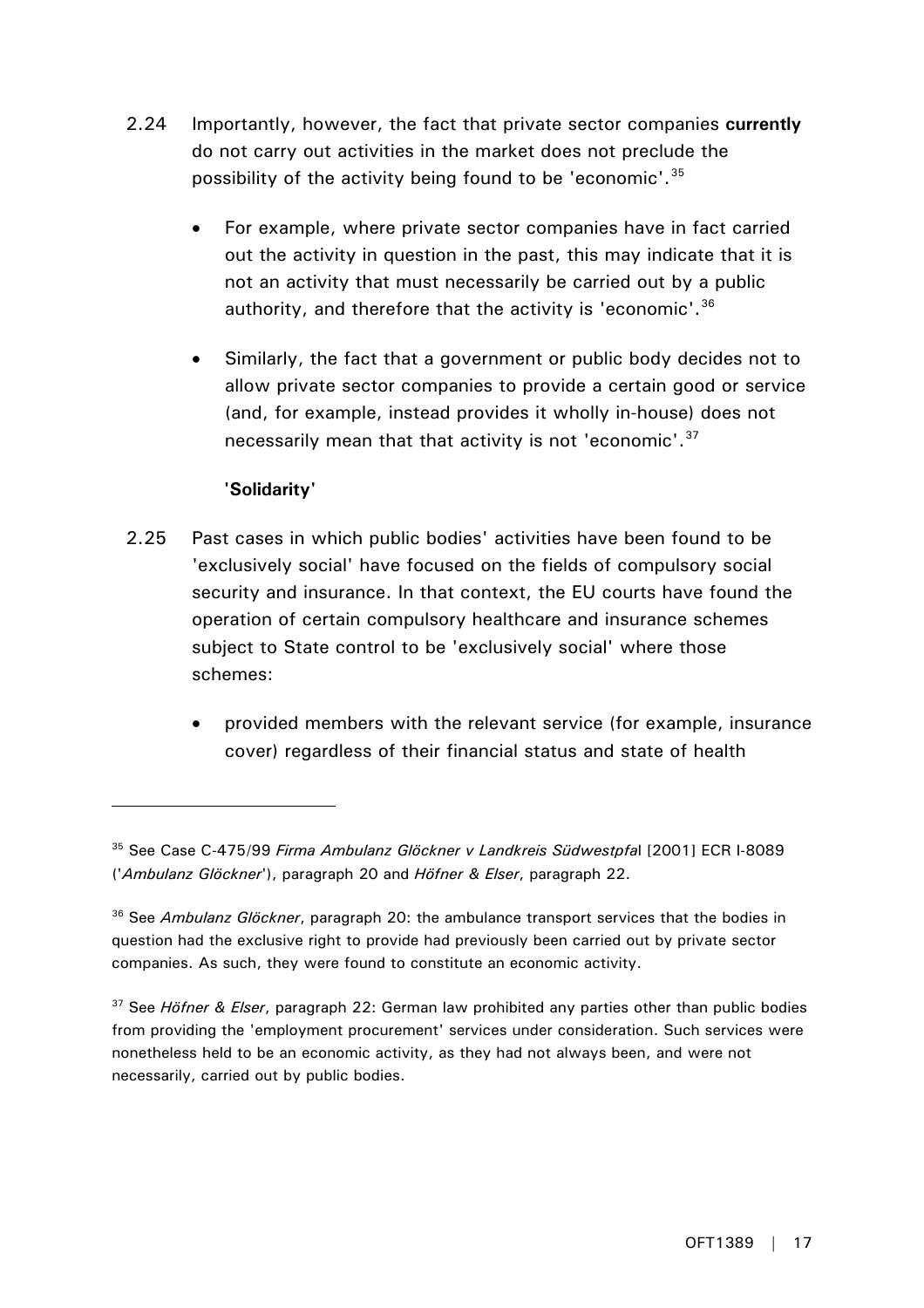- did not take a member's level of contributions into account when paying benefits, and
- were non-profit-making.<sup>[38](#page-17-0)</sup>

Given those features, the schemes were said by the court to be governed by the principle of '**solidarity**' and not to constitute economic activity.

- 2.26 By contrast, an insurance scheme which was optional and operated according to the principle of 'capitalisation' (that is, the scheme paid benefits solely based on the amount of the beneficiary's contributions and the financial results of the investments made by the managing organisation) was deemed to be engaging in economic activity.<sup>39</sup>
- 2.27 To date, it appears that 'solidarity' has been found to exist where public bodies' activities led to the redistribution of income between those who are 'better off' (be that in terms of their finances, health, age, etc.) and those who, given their resources, would otherwise be deprived.[40](#page-17-2) As set out above, however, an activity must be considered on its own specific facts in order to determine whether, as a whole, it could be considered to be governed entirely by principles of 'solidarity'.

<span id="page-17-0"></span><sup>38</sup> Joined cases C-159/91 and C-160/91 *Poucet and Pistre* [1993] ECR I-637 ('*Poucet and Pistre'*), paragraph 10 (concerning management of the public social security system). See also cases C-350/07 *Kattner Stahlbau GmbH v Maschinenbau- und Metall- Berufsgenossenschaft*  (insurance against accidents at work and occupational diseases) [2009] ECR I-1513, *AOK Bundesverband* (operation of sickness funds), and C-218/00 *Cisal di Battistello Venanzio v INAIL*  [2002] ECR I-691 (compulsory insurance against accidents at work).

<span id="page-17-1"></span><sup>39</sup> *FFSA*, paragraph 17.

<span id="page-17-2"></span><sup>40</sup> *Poucet and Pistre*, paragraph 10.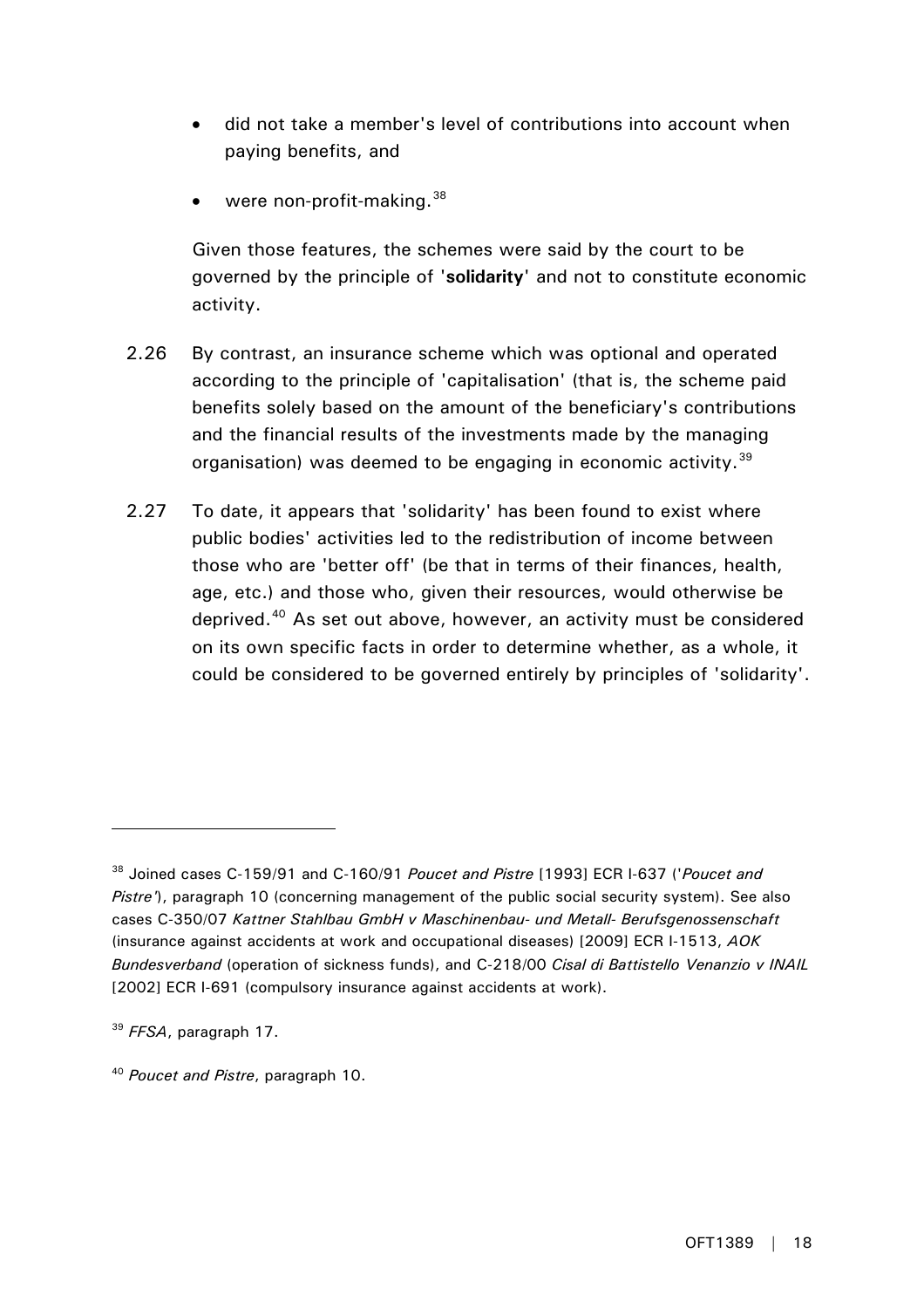## <span id="page-18-0"></span>**3 SPECIFIC EXCLUSIONS FROM COMPETITION LAW**

- 3.1 Where public bodies **do** act as undertakings, there may be certain limited circumstances in which their conduct may fall within the scope of a specific exclusion from competition law provided for in the relevant UK and/or EU legislation.
- 3.2 Schedule 3 paragraph 4 of the CA98 and its EU law equivalent, Article 106(2) TFEU, exclude from the application of the UK and EU prohibitions respectively undertakings that are entrusted with providing 'services of general economic interest' or that are 'revenue-producing monopolies', insofar as those prohibitions would obstruct, in law or in fact, the performance by those undertakings of the particular tasks assigned to them.<sup>[41](#page-18-1)</sup> These exclusions therefore seek to ensure that the application of competition law does not prevent the effective provision of important public services or the proper operation of fiscal monopolies.<sup>[42](#page-18-2)</sup>
- 3.3 The OFT will interpret these exclusions strictly, and the exclusions will generally be applicable in only a limited number of circumstances. In the past, the European courts have applied the 'services of general economic interest' exclusion in certain sectors in which a universal

<span id="page-18-1"></span> $41$  Note that where entrustment of a service of general economic interest to an undertaking involves the grant of State aid, it will be necessary to comply with applicable EU State aid rules. Those rules are beyond the scope of this guide.

<span id="page-18-2"></span><sup>42</sup> For guidance on how the OFT interprets and applies these exclusions, see OFT421 *Services of general economic interest exclusion* (December 2004). Broadly, services of general economic interest are services that the State considers should be provided in all cases, whether or not there is an incentive for the private sector to do so. Revenue-producing monopolies are bodies granted a legal monopoly over the production or distribution of a particular good or service in order to raise revenue for the State.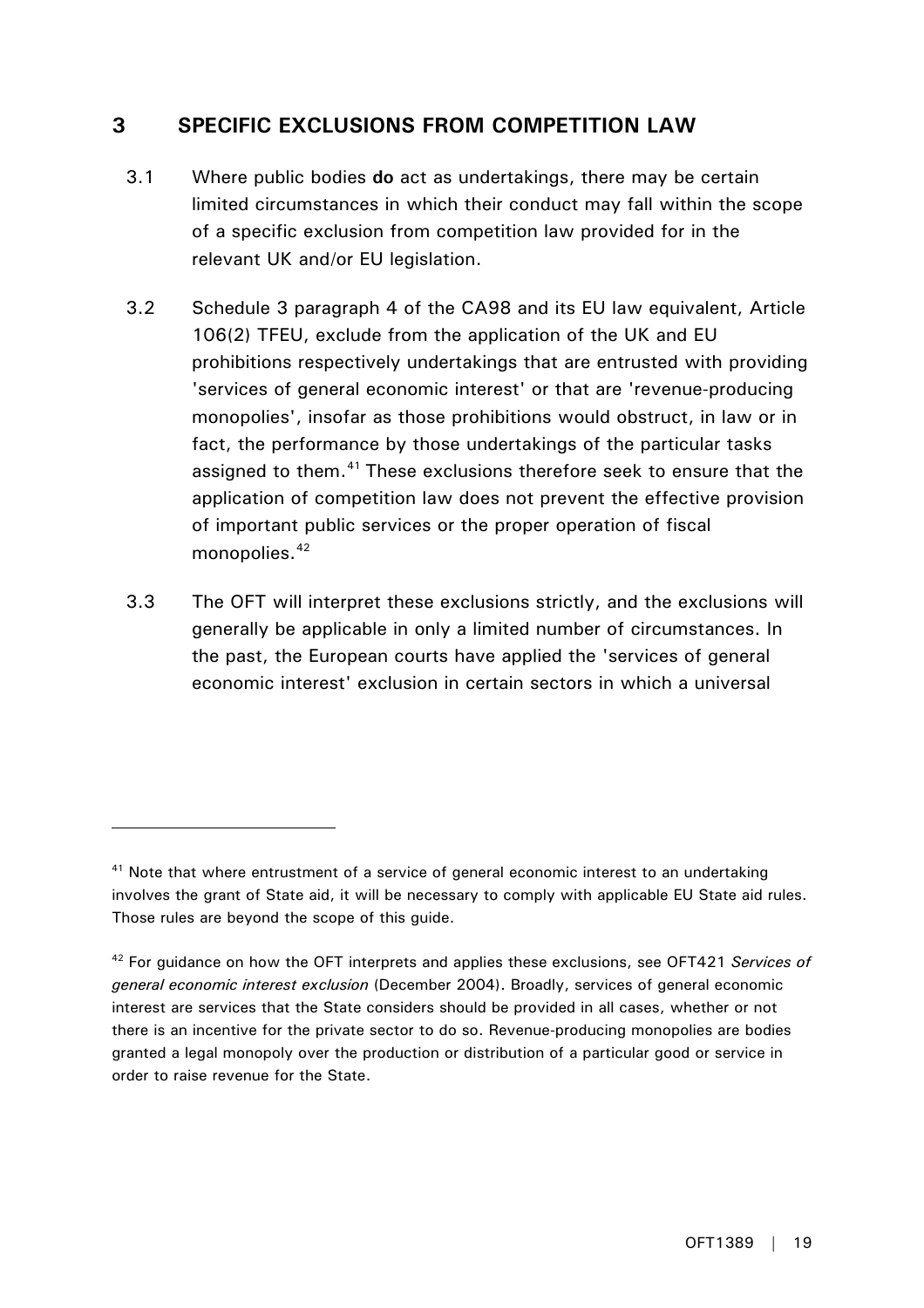service obligation exists, such as core postal services or emergency ambulance transport services.<sup>[43](#page-19-0)</sup>

- 3.4 The CA98<sup>[44](#page-19-1)</sup> also excludes from the scope of its prohibitions any agreements that an undertaking must enter into, or conduct that it must engage in, in order for it to comply with a '**legal requirement**' (for example, a requirement imposed by primary or secondary UK legislation or directly-effective EU legislation). Again, the OFT expects that this exclusion will be applicable in only a very limited number of circumstances. These might include, for example:
	- agreements that are entered into as a result of formal directions issued by a sector regulator,  $45$  or
	- where a party is specifically required by legislation to disclose publicly certain information that would otherwise be considered competitively sensitive. Thus, the Chapter I prohibition has previously been found not to apply to a regulated undertaking's publication of its prices, insofar as such publication was mandated by the terms of its statutory licence.<sup>[46](#page-19-3)</sup>

The legislation or other legal instrument must **require** (explicitly or in practice) undertakings to engage in the agreement or conduct in

<span id="page-19-1"></span>44 Schedule 3, paragraph 5 CA98.

 $\overline{a}$ 

<span id="page-19-2"></span><sup>45</sup> For example, the Office of Rail Regulation considers that, where it directs undertakings to enter into access agreements under section 17 of the Railways Act 1993, those agreements are excluded from the scope of both the Chapter I and Chapter II prohibitions.

<span id="page-19-3"></span>46 Decision of the Director General of Fair Trading of April 2002, *Vodafone: distribution agreements for pre-pay mobile phone vouchers* (Case 5/04/2002).

<span id="page-19-0"></span><sup>43</sup> See, respectively, case C-320/91 *Corbeau* [1993] ECR I-2533 and *Ambulanz Glöckner*. In the UK, such sectors are typically governed by sector specific regulation. It should be noted that the significant privatisation and liberalisation in the UK has significantly reduced the number of services where a single body has been entrusted with the exclusive right to provide the relevant service.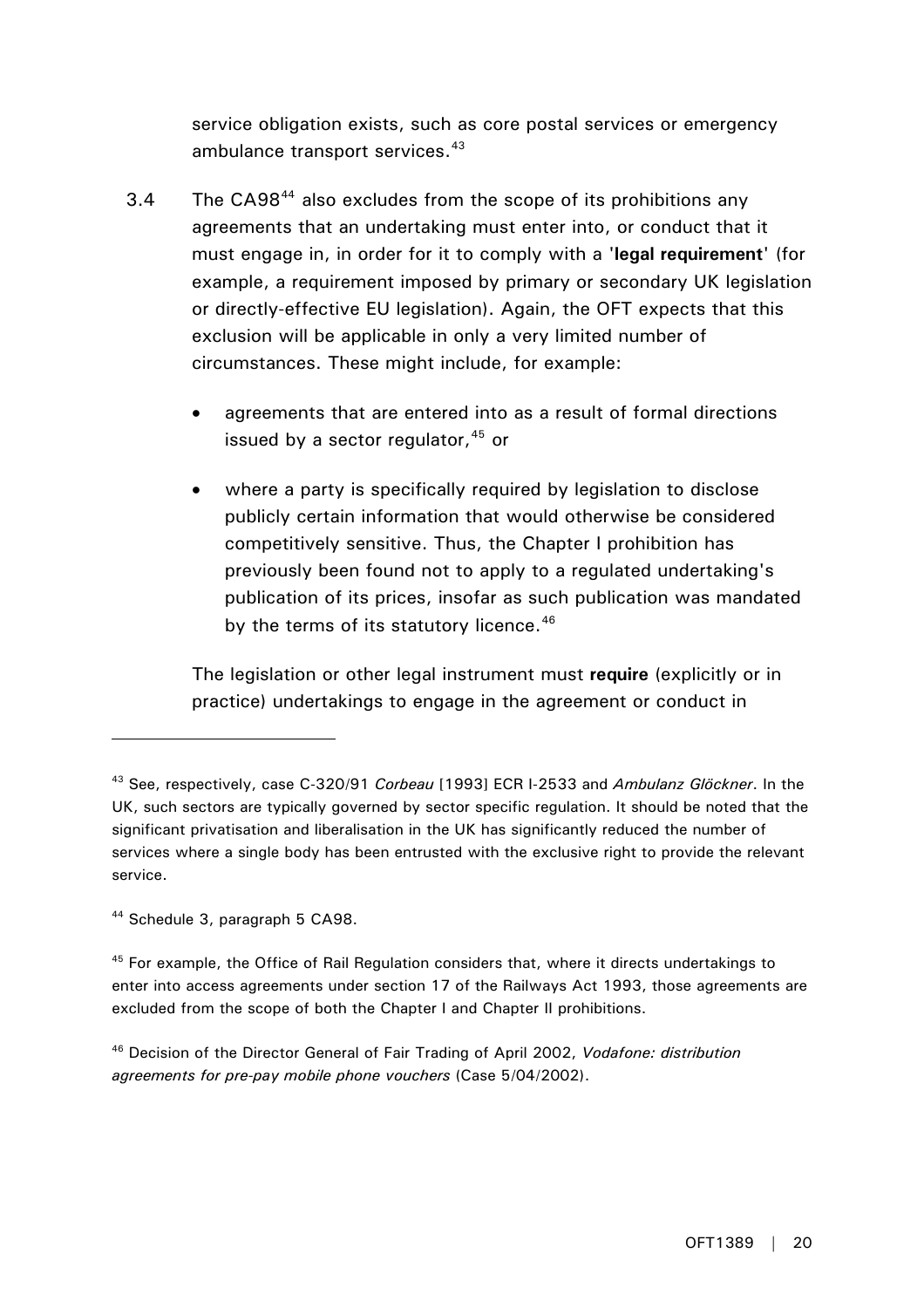question. If that agreement or conduct is only encouraged or facilitated by the relevant legal instrument and the undertaking therefore retains some freedom of action, competition law will still apply.<sup>[47](#page-20-0)</sup>

3.5 The CA98 also confers on the Secretary of State power to issue orders excluding certain categories of agreement between undertakings from the scope of the  $C_A$ [48](#page-20-1) if such exclusion is necessary either to avoid conflict with international obligations or for compelling reasons of public policy. To date, only three such orders have been made, each excluding on public policy grounds narrow categories of agreement in the defence sector from the application of the CA98. Furthermore, such orders do not serve to disapply EU competition law where the agreement affects trade between EU Member States.

<span id="page-20-0"></span><sup>47</sup> See Case C-280/08 P, *Deutsche Telekom v. Commission,* [2010] ECR I-0000, paragraphs 80- 81: the fact that the undertaking's abusive pricing conduct was encouraged by pricing rules laid down by a national regulatory authority did not absolve the undertaking of competition law liability, as it retained some freedom to determine its prices. See also joined cases C-359/95 P and C-379/95 P *Commission and France* v *Ladbroke Racing* [1997] ECR I-6265, paragraphs 33- 34.

<span id="page-20-1"></span><sup>48</sup> Schedule 3, paragraph 7 CA98.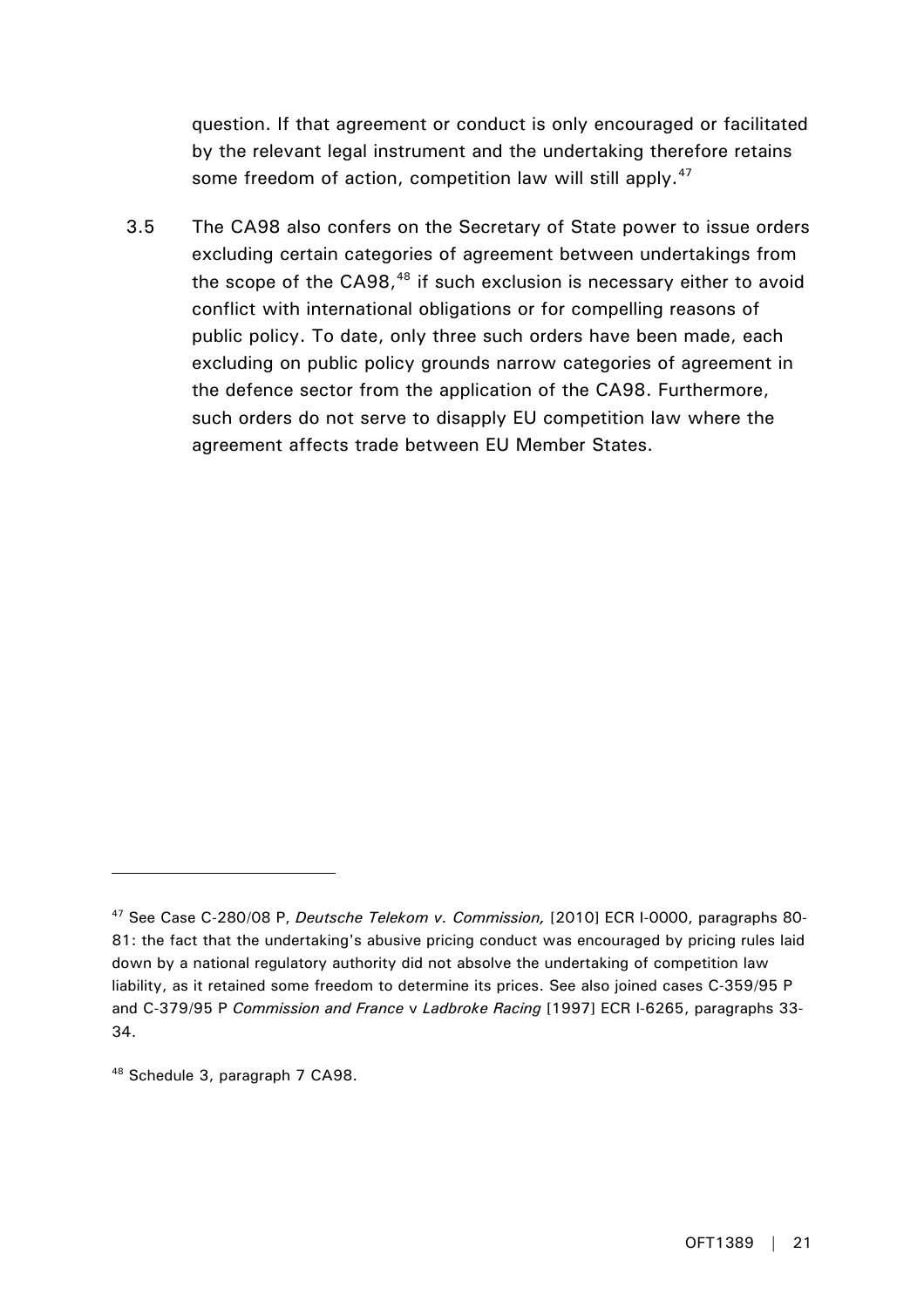# <span id="page-21-0"></span>**4 THE CONSEQUENCES FOR PUBLIC BODIES OF ENGAGING IN ECONOMIC ACTIVITY**

- 4.1 The fact that a public body acts as an undertaking and is subject to UK and EU competition law does not necessarily mean that it will have to amend its practices. Indeed, compliance with competition law should not materially impede public bodies' efficient exercise of their functions. Instead, public bodies need to self-assess whether their conduct is compliant with competition law to determine whether any amendments are required.
- 4.2 However, the OFT is keen to ensure that, where public bodies do engage in economic activities, a level playing field and a similar commitment to compliance exists for all operators in those markets, particularly in mixed markets in which public bodies, private firms and third sector organisations (for example, charities) compete alongside one another. Effective competition in those markets can benefit the wider economy by encouraging greater productivity and innovation and preserving long term growth, while continuing to provide greater value for money to the taxpayer.
- 4.3 If a public body is acting as an undertaking, the types of agreement and conduct that are prohibited by competition law will be the same for that public body as for any other undertaking.
- 4.4 Thus, for example, types of agreement (whether formal or informal) that are likely to be prohibited under the Chapter I prohibition and/or Article 101 include those which fix the price charged for goods or services, limit production, allocate markets or customers (whether geographically or by some other division), or involve collusive tendering (also known as bid-rigging).
- 4.5 Other agreements between undertakings, such as those involving the joint purchase or sale of goods or services or those which have a long exclusivity period, may also breach competition law where they have anti-competitive effects. Anti-competitive effects include enabling the undertakings concerned to raise prices or to reduce quality or service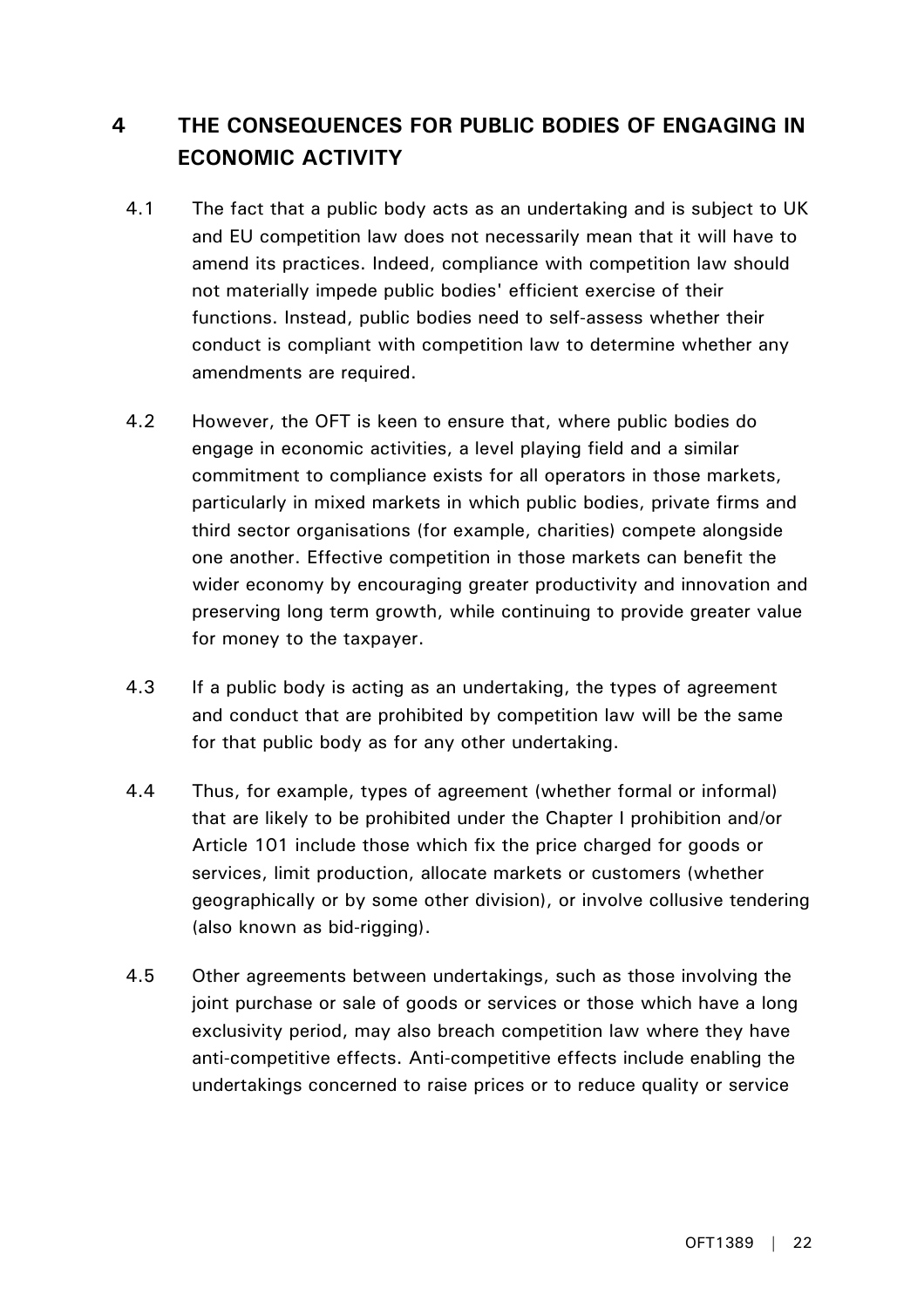standards, and/or making it difficult for other undertakings to compete. For these types of agreements, any competition law concerns will be assessed alongside any economic benefits arising from the arrangements.<sup>[49](#page-22-0)</sup>

- 4.6 Under the Chapter II prohibition and/or Article 102, a public body acting as an undertaking must refrain from certain conduct where it holds a dominant position, which is only likely if that undertaking is able to behave independently of the normal constraints imposed by competitors, suppliers and consumers. Examples of the kind of conduct that might amount to an abuse of that dominant position include: charging prices so low that they do not cover the costs of the product or service sold in order to exclude competitors, offering different prices or terms to similar customers without objective justification, or refusing to supply an existing or long standing customer without objective justification.
- 4.7 The OFT has published separate guidance on how undertakings can achieve compliance with competition law.<sup>[50](#page-22-1)</sup> The information above is therefore intended as a brief overview of the principal categories of potentially unlawful conduct, and not as a substitute either for that more detailed guidance or for bodies seeking legal advice, where appropriate.

#### **Sanctions for breach of competition law**

 $\overline{a}$ 

4.8 Failure by a public body to comply with competition law in carrying out an economic activity can have serious consequences:

<span id="page-22-0"></span><sup>&</sup>lt;sup>49</sup> For example, the agreement may be permitted under section 9 CA98 or Article 101(3) TFEU on the basis of the efficiencies and consumer benefits generated by that agreement, either in general terms or pursuant to a specific UK or EU block exemption.

<span id="page-22-1"></span><sup>50</sup> See OFT1341 *How your business can achieve compliance with competition law* (June 2011) and OFT1330 *Quick Guide to competition law compliance* (June 2011).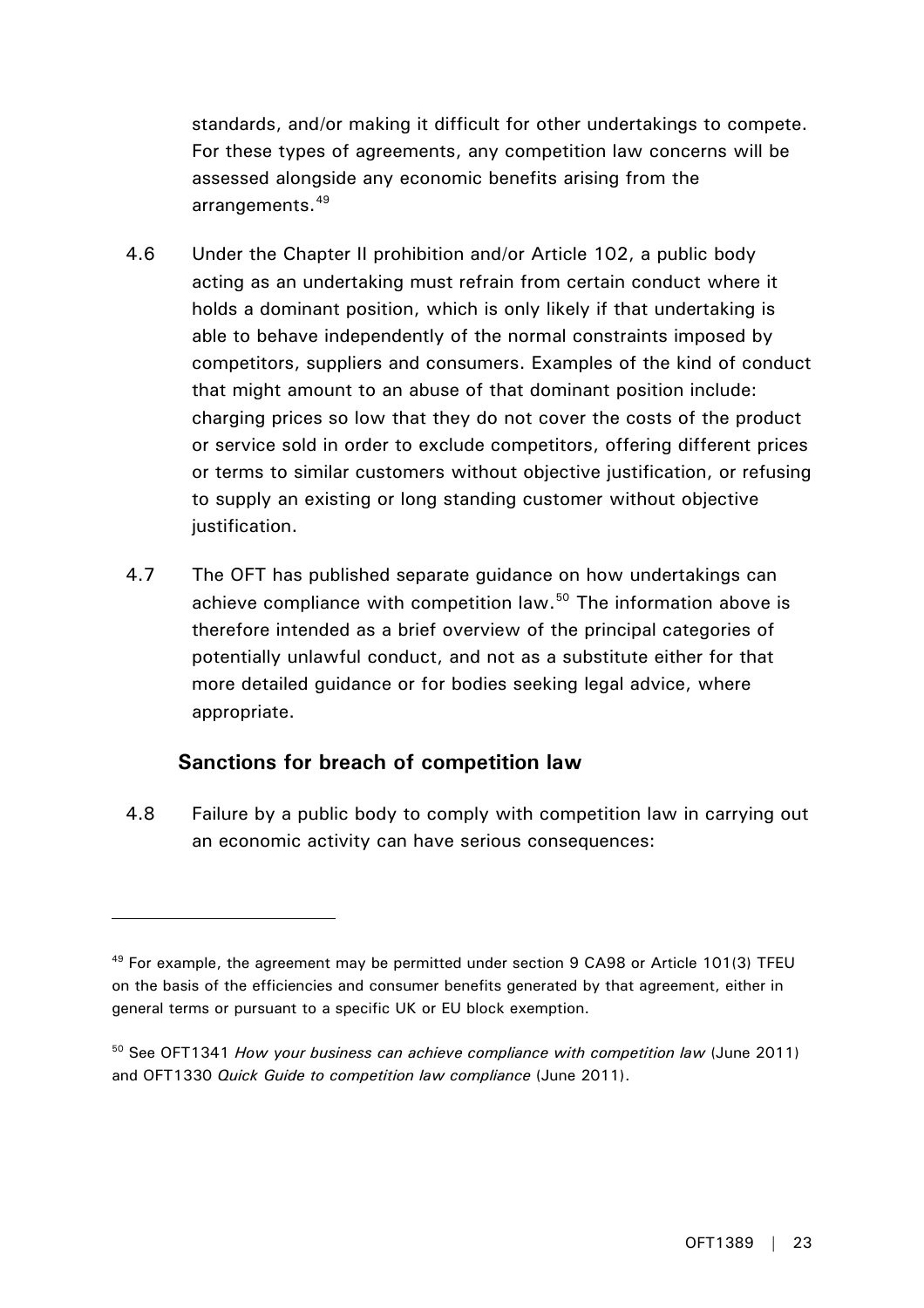- An agreement entered into, or decision made, which breaches UK or EU competition law will be automatically void and unenforceable.
- Third parties (including injured competitors, customers and consumer groups) that have suffered loss as a result of an undertaking's infringement of competition law can bring a civil damages claim against that undertaking in the UK courts.
- 4.9 Furthermore, the OFT also has a wide range of powers to investigate undertakings (and in some cases individuals within those undertakings) that are suspected of breaching competition law<sup>[51](#page-23-0)</sup> and, where appropriate, may impose substantial penalties:
	- Undertakings that are found to have breached competition law can be fined up to 10 per cent of their annual worldwide turnover and directed to change their behaviour.
	- Individuals who dishonestly engage in cartel activity can be prosecuted under the criminal cartel offence<sup>[52](#page-23-1)</sup> and sentenced to up to five years in prison and/or a fine.
	- To the extent that the undertaking in breach is formed as a company – whether in public or private ownership – directors of that company can be disqualified from managing a company for up to  $15$  years.  $53$

<span id="page-23-0"></span><sup>51</sup> See further OFT 404 *Powers of* investigation (December 2004), OFT407 *Enforcement* (December 2004), and OFT515 *Powers for investigating criminal cartels* (January 2004).

<span id="page-23-1"></span> $52$  Section 188, Enterprise Act 2002. While the 'cartel offence' in section 188 is committed by individuals, the scope of the offence is determined by reference to arrangements between 'undertakings'. Section 188(7) makes clear that 'undertaking' for this purpose has the same meaning as under the CA98.

<span id="page-23-2"></span><sup>53</sup> See further OFT510 *Competition Disqualification Orders* (June 2010) and OFT1340 *Company directors and competition law* (June 2011).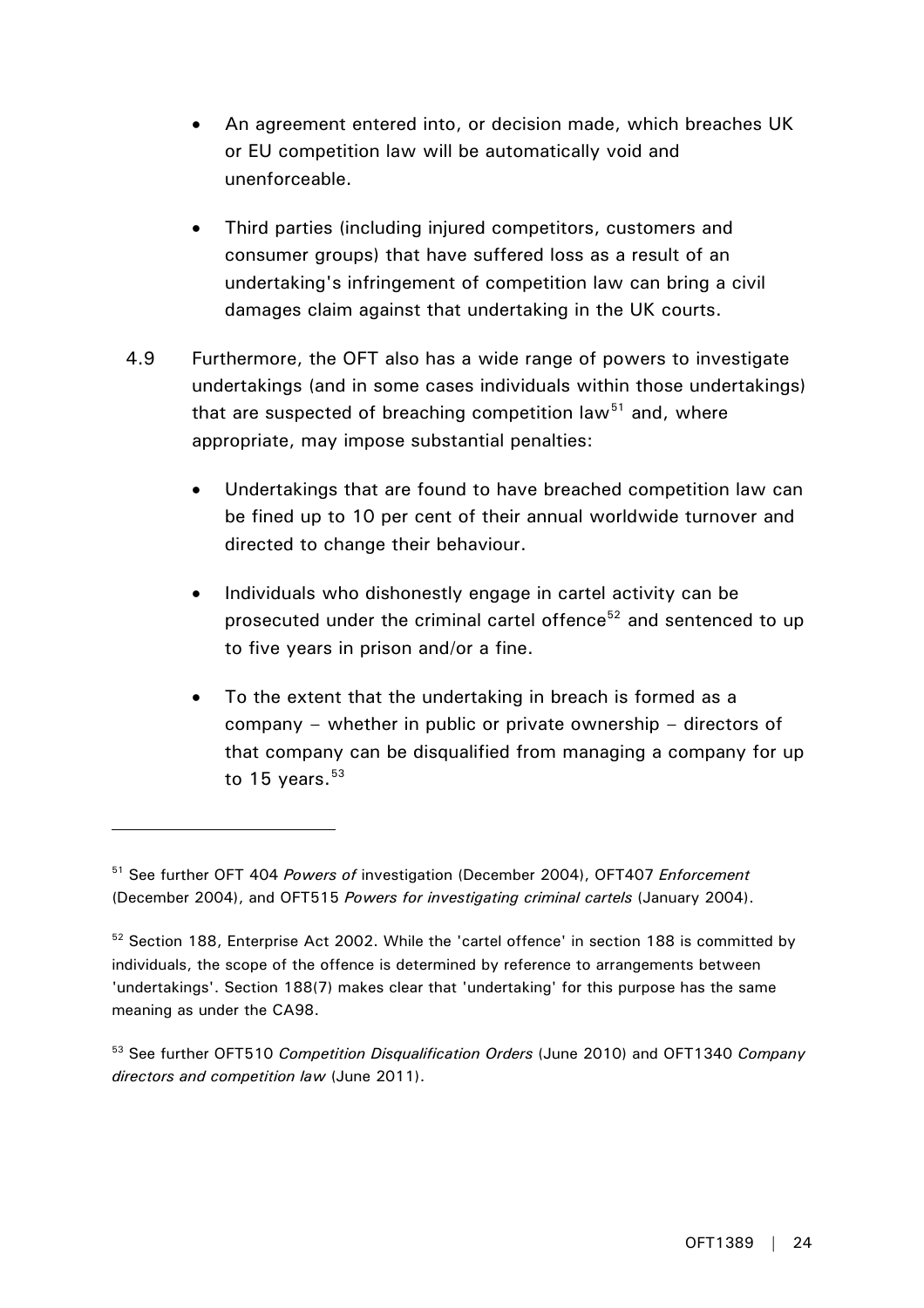- 4.10 The OFT uses its tools flexibly and applies a range of measures.<sup>[54](#page-24-0)</sup> It will pursue the course of action that it deems to be the most suitable, effective and efficient, taking into account the specific circumstances of the case and the markets at issue, and the OFT's prioritisation principles.[55](#page-24-1)
- 4.11 For example, in response to a competition concern in a public services market, the OFT will consider the range of options available to it, and will balance the beneficial deterrent effect of a formal decision and possible fine against the impact that payment of a fine might have on the public body and ultimately, the taxpayer.

#### **Further guidance**

- 4.12 Notwithstanding the principle that bodies must self-assess whether they are compliant with competition law, the OFT may – where genuine uncertainty exists – provide public bodies that are proposing to enter into some form of collaboration agreement with existing or potential competitors with its non-binding views under the OFT's Short-form Opinion process.
- 4.13 The OFT will consider giving a Short-form Opinion where the proposed agreement raises novel or unresolved questions regarding the application of the CA98, the clarification of which would benefit a

<span id="page-24-0"></span> $54$  For example, if the OFT is made aware of a potential breach of competition law, but decides not to prioritise a full CA98 investigation, it may, in appropriate cases, send that body a warning letter (see further OFT1263 *A guide to the OFT's investigation procedures in competition cases* (March 2011), paragraph 4.8).

<span id="page-24-1"></span> $55$  These describe the principles that the OFT uses in prioritising its enforcement and other work, based on the impact, strategic significance, risks and resources associated with such action. See OFT953 *OFT Prioritisation Principles* (October 2008).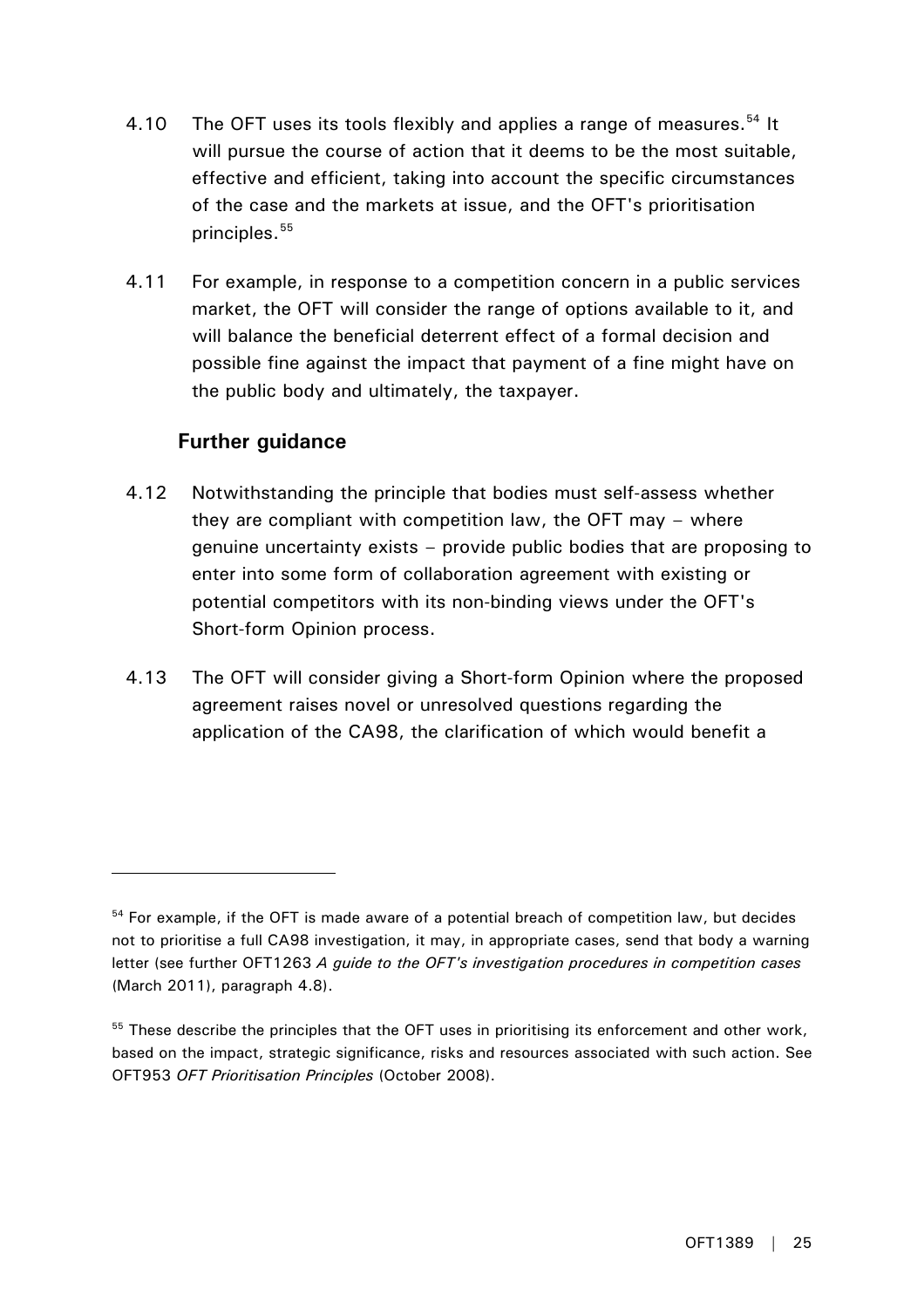wider audience. The OFT will consider requests for such Short-form Opinions under its usual prioritisation principles.<sup>[56](#page-25-0)</sup>

#### **OFT publications**

- 4.14 The OFT has published further guidance on the application of the CA98, including:
	- OFT401 *Agreements and concerted practices* (December 2004)
	- OFT402 *Abuse of a dominant position* (December 2004)
	- OFT407 *Enforcement* (December 2004)
	- OFT421 *Services of general economic interest exclusion* (December 2004)
	- OFT953 *OFT Prioritisation Principles* (October 2008)
	- OFT1330 *Quick Guide to competition law compliance* (June 2011)
	- OFT1341 *How your business can achieve compliance with competition law* (June 2011)
- 4.15 These guidance documents are available to download from the OFT's website [www.oft.gov.uk](http://www.oft.gov.uk/)

#### **European Commission publications**

- 4.16 For information on the application of EU competition law to:
	- agreements between competitors, see *European Commission Guidelines on the applicability of Article 101 of the Treaty on the Functioning of the European Union to horizontal co-operation agreements* (OJ 2011 C11/1)

<span id="page-25-0"></span><sup>&</sup>lt;sup>56</sup> Further detail on the circumstances in which the OFT may issue Short-form Opinions is provided in *OFT's Approach to Short-form Opinions* (April 2010).